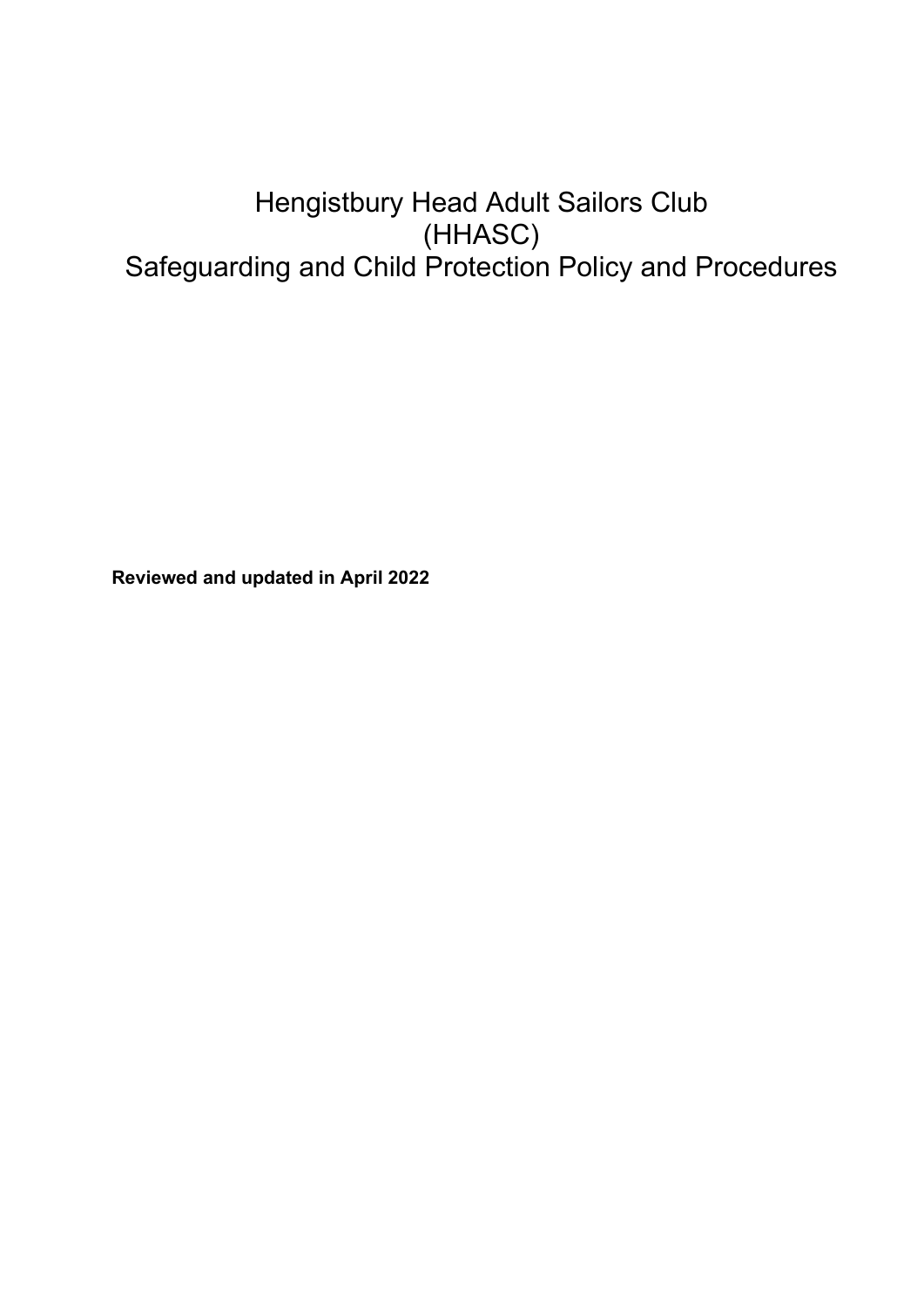# **Part 1 – Policy**

## **Introduction**

This Policy has been produced by the HHASC Welfare Officer, who is responsible for safeguarding, based at Hengistbury Head Outdoor Education Centre It is an amended document, using the RYA child safeguarding policy and guidelines, to which HHASC is member.

This is to enable children and young people who are able to join our club at 16 years old, to enjoy the sports of sailing, power boating and other outdoor activities in all their forms, in a safe environment.

## **Definition of a child**

The Children Act 1989 defined any person under the age of 18 as a 'child'. In this document and in day to day communications the terms 'children' and 'young people' are both used, recognising that older teenagers may prefer not to be referred to as 'children' although they are still children in the eyes of the law.

## **Safeguarding adults**

Many of the safeguarding principles in these guidelines also apply to 'vulnerable adults' or 'adults at risk' (Care Act 2014), but the categories of abuse and the statutory procedures to be followed in the case of a concern are different. *Due to this HHASC will have a separate policy*.

HHASC has adopted this child safeguarding policy in order:

- to safeguard children from physical or emotional harm, both on and off the water
- to assure parents that their children are as safe at HHASC as they are when taking part in any other sport or leisure activity
- to raise awareness amongst all of our members, volunteers or employees so that they know what to do if they are concerned about a child, whether the concern relates to:
	- o the child's welfare at your site or
	- $\circ$  something happening outside the sport that a child discloses to someone they trust at your club or centre
- to protect coaches, instructors, officials or volunteer helpers by giving them some practical, common sense guidelines to avoid placing themselves in situations where they are open to allegations which could seriously damage their lives and careers
- to protect our club, by showing that we have taken 'all reasonable steps' to provide a safe environment.

HHASC:

- Recognises that safeguarding children is the responsibility of everyone, not just those who work directly with them.
- Carefully recruits and selects all employees, contractors and volunteers in roles involving close contact with children and provides them with appropriate information or training.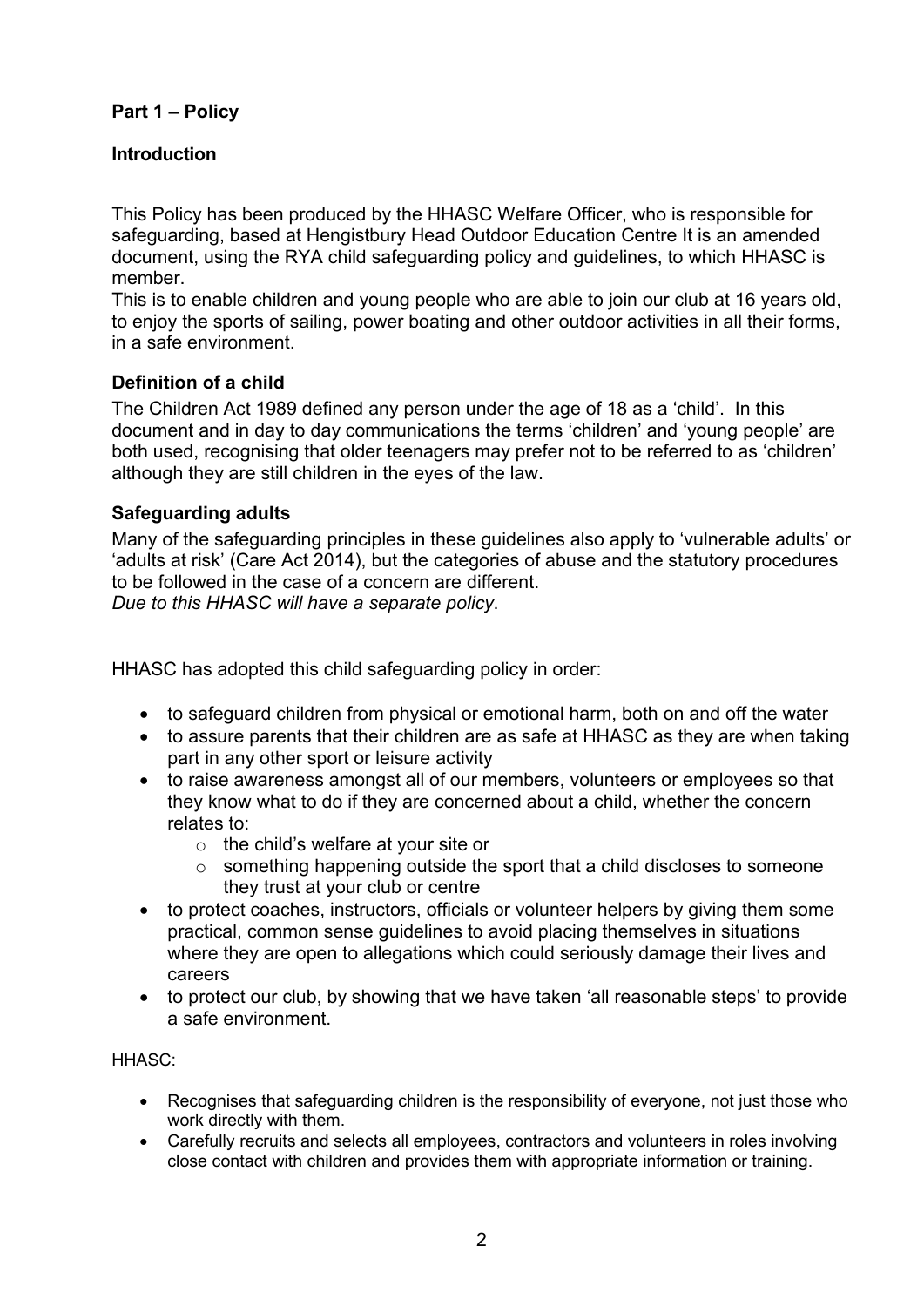- Responds swiftly and appropriately to all complaints and concerns about poor practice or suspected abuse, referring to external agencies as necessary.
- Regularly reviews safeguarding procedures and practices in the light of experience or to take account of legislative, social or technological changes.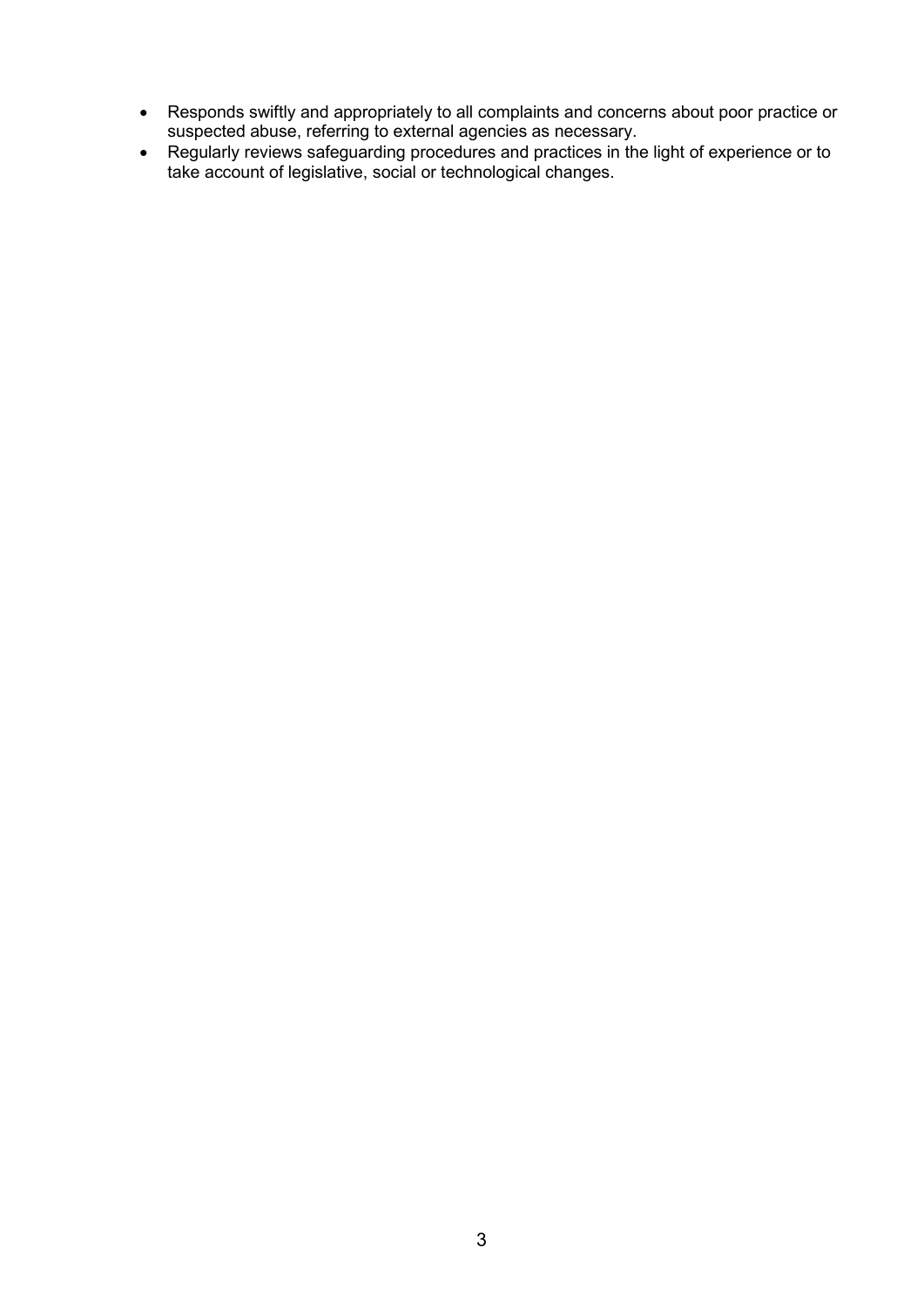**HHASC Safeguarding and Child Protection Policy Statement**

**As defined by the Children Act 1989, for the purposes of this policy anyone under the age of 18 should be considered as a child. The policy applies to all HHASC employees, (currently none), Contractors and Volunteers.** 

**HHASC is committed to safeguarding children from physical, sexual or emotional harm, neglect or bullying, and for children taking part in its activities. We recognise that the safety, welfare and needs of the child are paramount and that all children, irrespective of age, disability, race, religion or belief, sex, sexual or gender identity or social status, have a right to protection from discrimination and abuse.** 

**The HHASC takes all reasonable steps to ensure that, through appropriate procedures and training, children participating in activities organised by the HHASC, do so in a safe and enjoyable environment.** 

Although our current membership is mainly over 18 years, HHASC wants to welcome and encourage members aged 16 years and over, making them feel welcome and recognising their particular welfare concerns and legal protection. We therefore want to make sure that all members are able to access and read this policy, so everyone can then enjoy all that our sailing club has to offer.

#### **HHASC Code of CONDUCT, practices and procedures which governing how our organisation runs:**

- Currently we are a small sailing club, run by a voluntary committee, by the members, for the members. All Instructors and senior Instructors, paid or volunteers will be DBS checked in line with RYA recommendations.
- The safeguarding lead for HHASC, will be informed of all those persons with completed DBS checks, who work with our club.
- HHASC will not need to know any details of this check, other than if for any reason they have not been successful and wish to be part of our club membership.

 HHASC have adopted the policy that all Welfare Officers will be DBS checked via the RYA (free for volunteer's roles)

 HHASC will seek written consent from parents/carers before taking photos or video of a child at an event or training session or publishing such images. Parents and spectators should be prepared to identify themselves if requested and state their purpose for photography/filming. If the Club publishes images of children, no identifying information other than names will be included. Any concerns about inappropriate or intrusive photography or the inappropriate use of images should be reported to the Club Welfare Officer.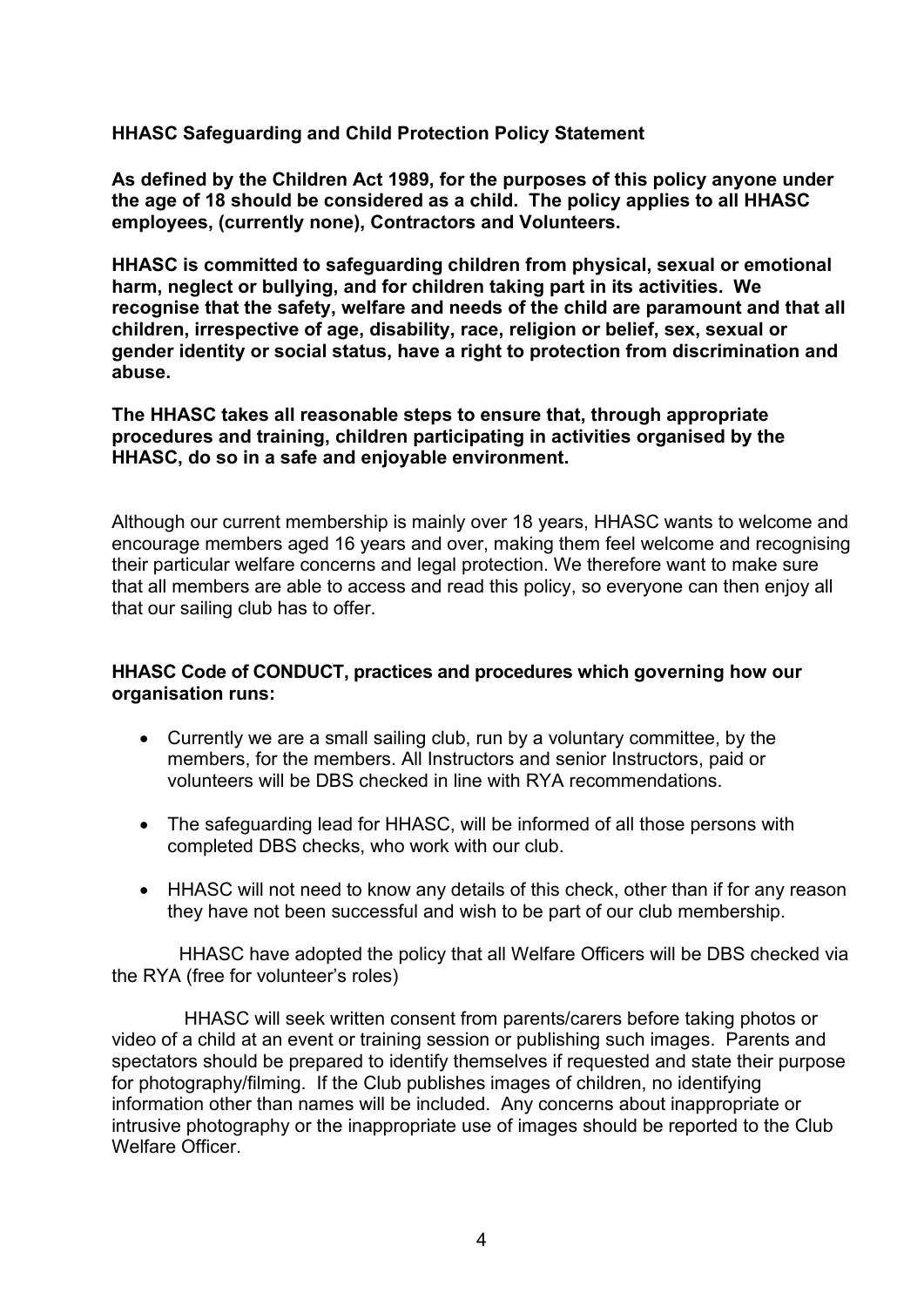It has been agreed that this policy will be available for all members to access and read on the HHASC web site

#### **The RYA Safeguarding and Equality Manager should be notified of all relevant concerns, allegations or complaints. Email: safeguarding@rya.org.uk**

The Club Welfare Officer is: Pat Waller 07831803315 Deputy Welfare Officer is Bill Howlett 07957861140 Both can be emailed on welfare or safeguarding issues at:safeguarding@hhasc.com

Staff and Volunteers

All Club staff and volunteers whose role brings them into regular contact with young people will be asked to provide references. The Club Welfare Officer and those regularly instructing, coaching or supervising young people will also be asked to apply for an Enhanced Criminal Records Disclosure, with Barred List check if appropriate.

#### **Good Practice**

All members of the Club should follow the good practice guidelines and agree to abide by our adopted Club Code of Conduct.

Adults are requested not to enter the showers and changing rooms at times when children are using them.

Members are ask to check with the SI or event lead, the situation with the changing rooms, if unsure, prior to entry.

If this is unavoidable it is advised that they are accompanied by another adult.

#### **Concerns**

Anyone who is concerned about a young member or participant's welfare, either outside the sport or within the Club, should inform the Club Welfare Officer immediately, in strict confidence. The Club Welfare Officer will then take appropriate action.

Any member of the Club failing to comply with the Safeguarding policy or any relevant Codes of Conduct may be subject to their membership and attendance at the centre being reviewed, or even revoked (under Club rule E.f, and if appropriate, their conduct being reported to relevant safeguarding authorities.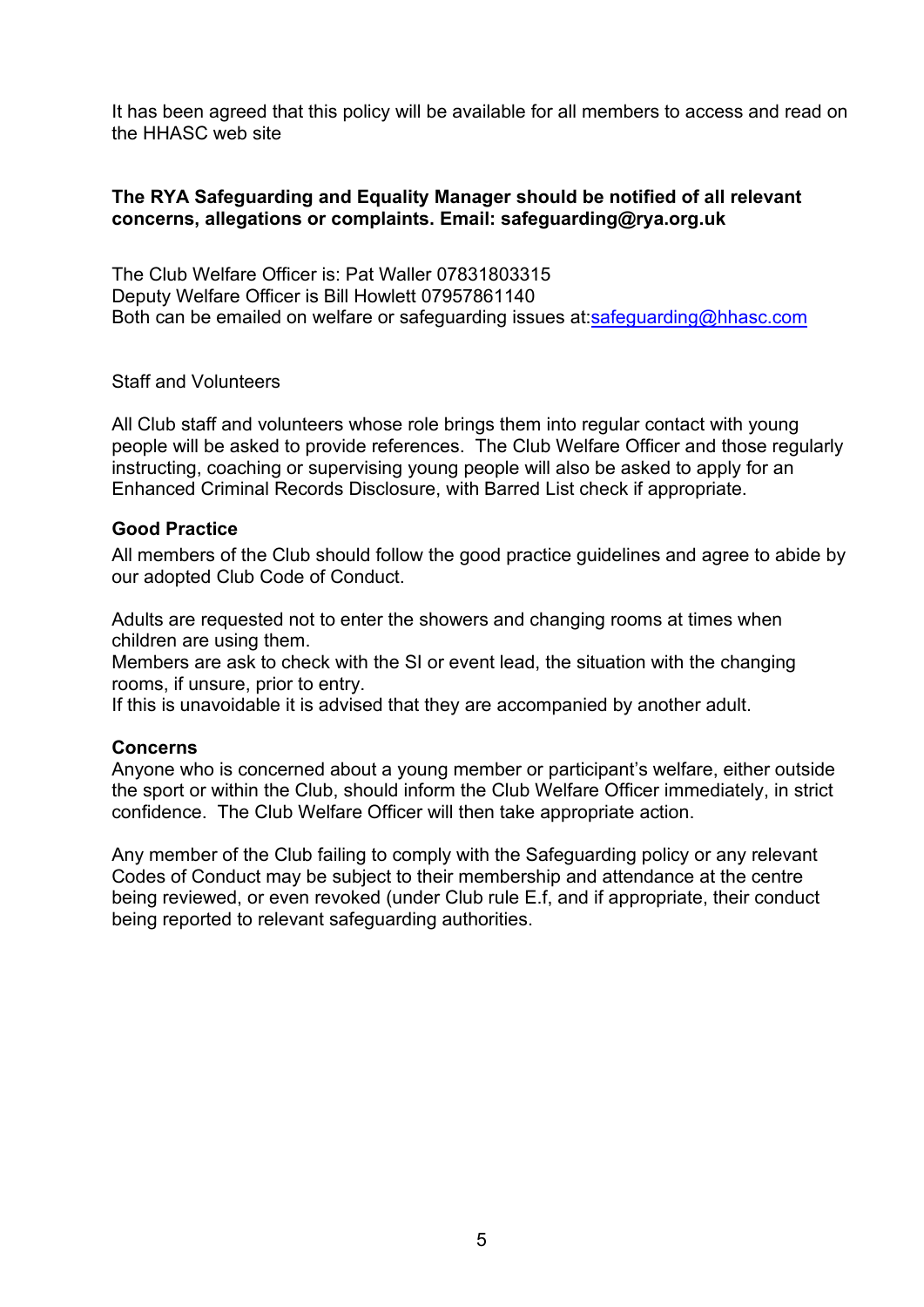# **PART 2 – PROCEDURES**

# **Designated Person**

Although everyone has a role to play in ensuring that children are safe, HHASC has a designated Welfare Officer. Currently Pat Waller and in her absence, Bill Howlett In the absence of these members you can also seek advice from the Senior Instructor in charge at the time.

The designated person's role description includes:

- Maintaining up-to-date policy and procedures, compatible with the RYA's.
- Ensuring that relevant staff and/or volunteers are aware of and follow procedures, including implementing safe volunteer recruitment procedures.
- Advising the management committee on safeguarding and child protection issues.
- Maintaining contact details for local Children's Services and Police.
- Keep the RYA informed as necessary *(see flowcharts in Section 6)*.

If there is a concern, the designated person will:

- Be the first point of contact for any concerns or allegations, from children or adults, **ensuring that confidentiality is maintained in all cases.**
- **ONLY THE PEOPLE WHO NEED TO KNOW WILL BE KEPT INFORMED.**
- Decide on the appropriate action to be taken, in line with HHASC's procedures and in conjunction with the Club Chair and/or Membership Secretary.
- Keep the RYA informed as necessary.

# **Everyone in HHASC should know who the Safeguarding and Welfare Officer for HHASC is and how to contact them.**

The Club Welfare Officer is: Pat Waller 07831803315 Deputy Welfare Officer is Bill Howlett 07957861140 Both can be emailed on welfare or safeguarding issues at:safeguarding@hhasc.com

# **RYA designated person**

The RYA's Safeguarding and Equality Manager can be contacted on 023 8060 4104, or E-mail safeguarding@rya.org.uk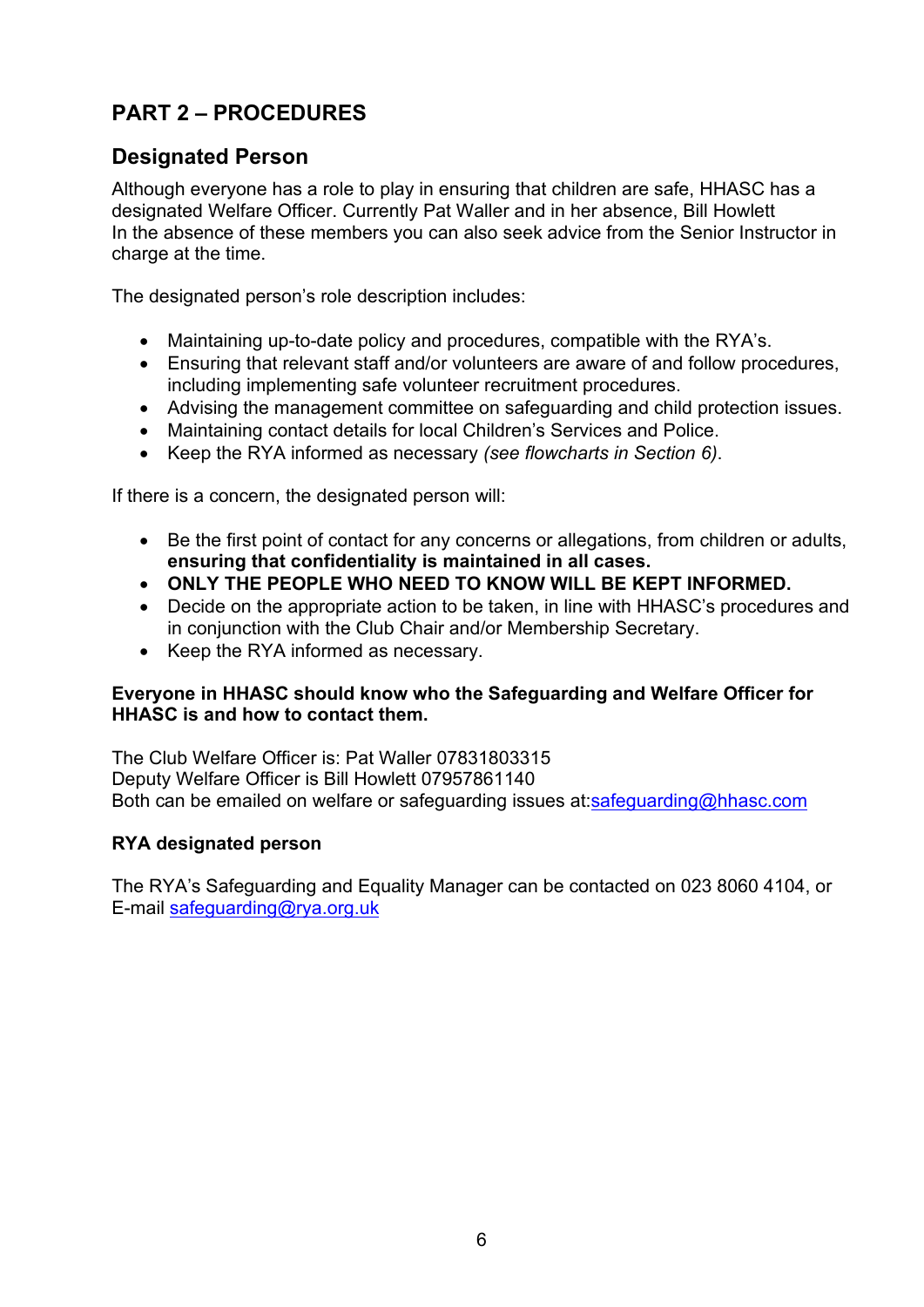# **4 Recruitment and training**

A good safeguarding policy is adopted by HHASC, and therefore the opportunity for an individual with poor intent towards children to gain access to our club, or to abuse a position of trust should be minimised.

All applications at HHASC, whether paid or voluntary work, will be subject to an appropriate level of scrutiny. The level of checking will be proportionate to the role and the level of risk involved, and in line with relevant statutory requirements. The risk is higher if the person will be in regular contact with the same child or children, in sole charge of children with no parents or other adults present, and/or in a role involving authority and trust, such as an instructor or coach.

HHASC has a clear policy and will apply it fairly and consistently:

- **who to check** 
	- paid staff and/or volunteers (if they have the same level of responsibility and contact, they should be treated in the same way whether they are paid or not)
	- new applicants only and existing volunteers/staff, to make sure our club is current and up to date with current legislation.
	- those with specific responsibilities (eg. Senior Instructor, Instructor, welfare officer and deputy) or anyone who regularly helps with junior/youth activity
- the **level of check** to be conducted for each category
	- o references for employees
	- o Enhanced Criminal Records Disclosure (and Barred List check if appropriate), if the role is eligible.
- **It is a criminal offence under the Safeguarding Vulnerable Groups Act 2006** 
	- o for a Barred individual to work in Regulated Activity,
	- $\circ$  for an organisation to knowingly allow someone who has been Barred to work in Regulated Activity/ Work, and
	- $\circ$  for an organisation to fail to make a referral to the DBS if they have dismissed someone from Regulated Activity/Work for harming or posing a risk of harm to a vulnerable person.

# **Are they competent?**

HHASC will recruit and retain individuals who are well suited to their roles, whether as volunteers or employees, and ensure equality of opportunity, and will:

- provide the applicant with a clear job or role description so that they understand what the work involves
- draw up a 'person specification' listing the key qualifications, skills, experience and qualities you're looking for
- check that the applicant is competent for the role, eg. they hold an appropriate and valid RYA instructor certificate, coach qualification or powerboat/safety boat certificate if required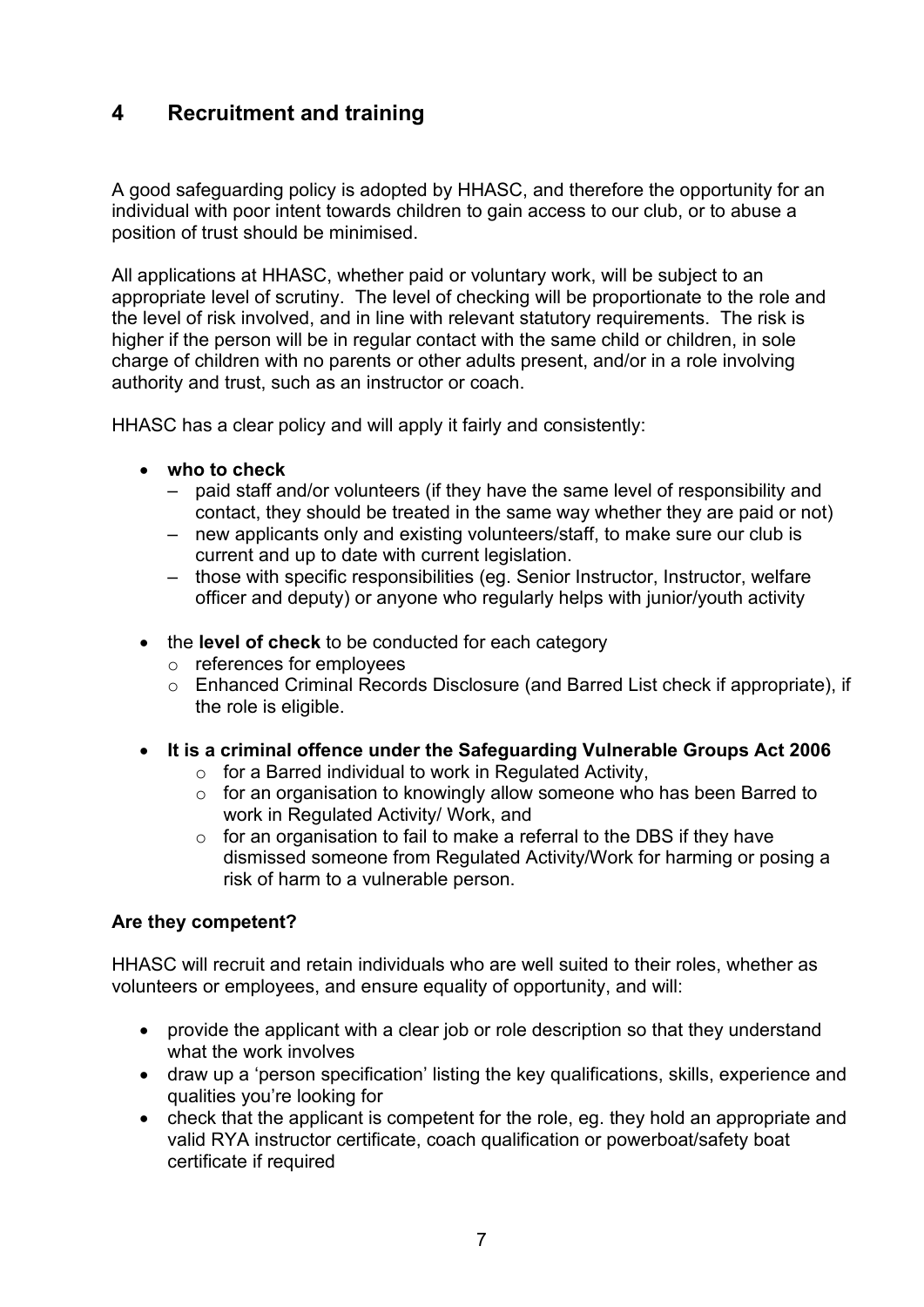provide an induction, training, mentoring or supervision to cover any areas where they may lack experience or confidence and familiarise them HHASC's operating procedures.

# **Are they safe?**

If the role within HHASC involves contact with children, the Welfare officer will at least:

- ask them to provide information about their past career or relevant experience
- ask their reasons for leaving earlier posts, or moving area, and make sure there are no unexplained gaps in their career history
- explore their experience of and attitude towards working with children
- take up references, at least one of which should be from someone who has firsthand knowledge of their previous work with children, and make the nature of the work clear to the referees.

If the role involves regularly training or supervising children or is a position of trust or authority over children's welfare and eligible for a Criminal Records check, HHASC will:

- First ask the applicant to complete a self-declaration form. Although they might make a false declaration, the fact that HHASC has these procedures in place may deter anyone with a criminal record related to their suitability to work with children from proceeding any further
- Before confirming their appointment, ask the applicant to apply for an Enhanced Criminal Records Disclosure (with Barred List check if appropriate) or Protection of Vulnerable Groups scheme membership (see below).

#### **Criminal Records Disclosures (DBS/AccessNI) and Protection of Vulnerable Groups (PVG)**

As HHASC is affiliated to the RYA, we can access the DBS (previously CRB), Access NI or PVG processes through the RYA which is a registered Umbrella/ Intermediary Body. The service is free for volunteers. Up to date information is available from the RYA website www.rya.org.uk/go/safeguarding

DBS checks, Access NI checks and the PVG Scheme will only be used in conjunction with the other checks listed above and not relied on in isolation.

Although it is not a legal requirement for HHASC to ask their staff or volunteers to apply for Disclosures, it is an offence to allow someone to undertake regulated activity/work at our club, if they have been barred from working with the relevant vulnerable group. There is a risk that determined known offenders who are no longer able to work undetected in the statutory sector may move into the voluntary and sports sectors.

#### **England, Wales and Northern Ireland**

An individual is only eligible to apply for an Enhanced Disclosure, which will disclose their 'spent' as well as their 'unspent' record, if they will be in a position listed under the exceptions to the Rehabilitation of Offenders Act 1974, ie. one that involves regularly teaching, training, instructing, caring for or supervising persons under 18. They can only be required to apply for the additional Barred List check if they will be undertaking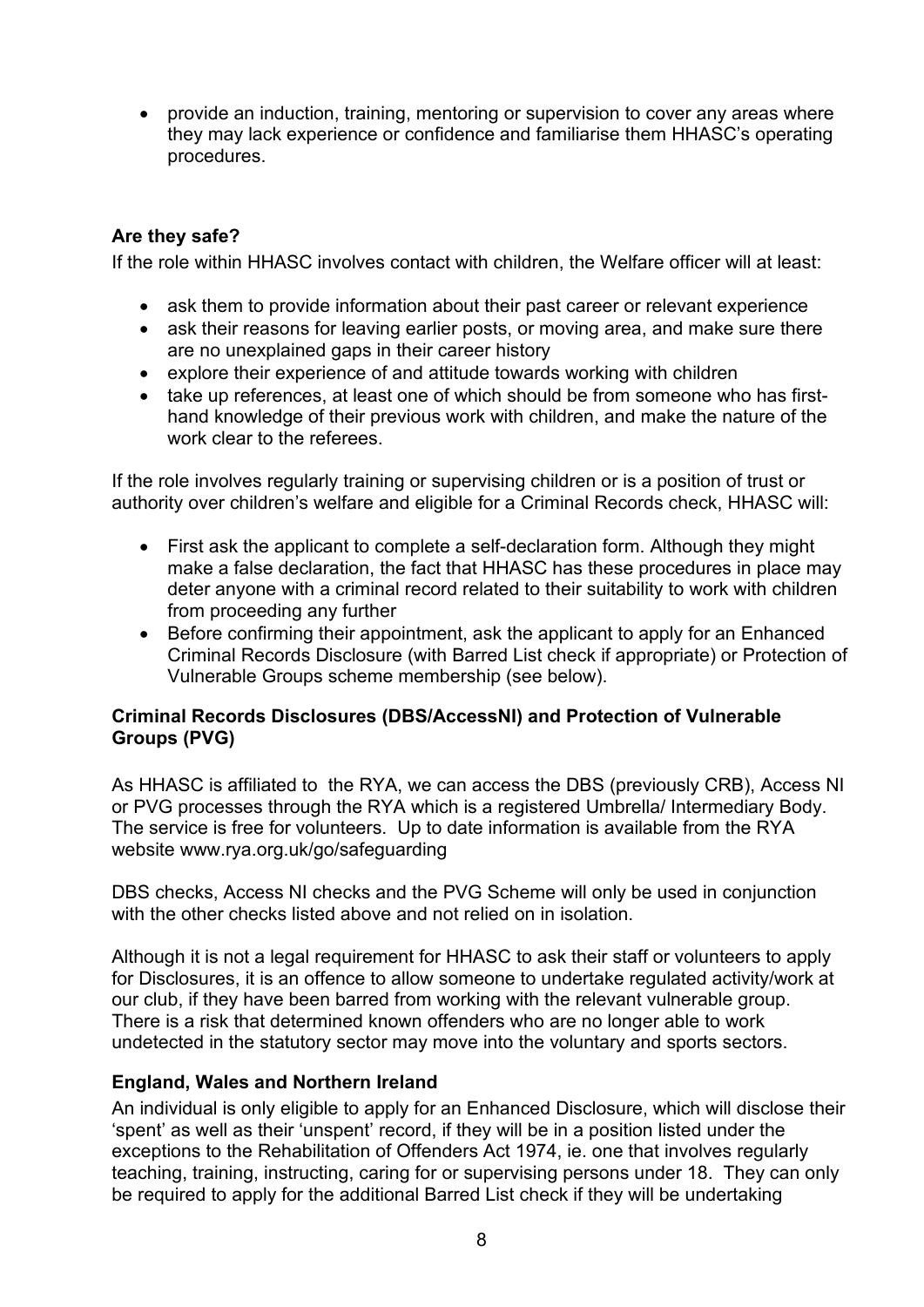'regulated activity' with children or vulnerable adults as defined under the Safeguarding Vulnerable Groups Act 2006, amended by the Protection of Freedoms Act 2012.

## **Confidentiality and data storage**

All personal information, including Disclosure information, will be treated as confidential, stored securely and only shared with those who need to see it in the course of their duties or to protect children, in accordance with the DBS/PVG/Access NI Codes of Conduct and HHASC's Data Privacy Policy. HHASC will comply with this.

# **Safeguarding Training**

**HHASC will ensure that all staff or volunteers working with children have undertaken training appropriate to their role. This may be through formal training, an online course, induction and mentoring and/or continuing professional development.**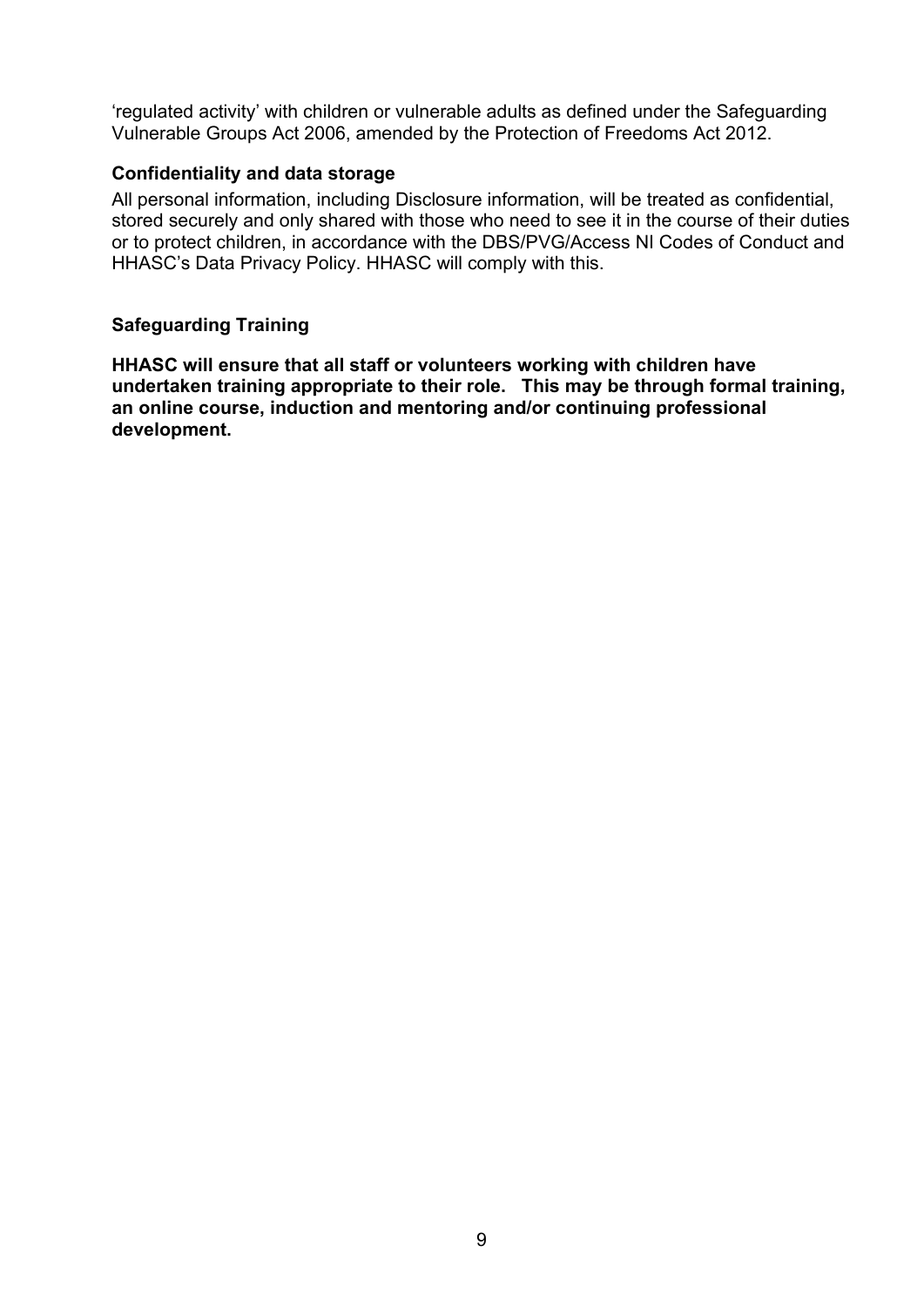# **5 Good practice guidelines**

# **Culture**

HHASC will adopt a culture within our organisation where both children and adults feel able to raise concerns, knowing that they will be taken seriously, treated confidentially and will not make the situation worse for themselves or others.

# **Minimising risk**

HHASC will promote good practice to minimise situations where adults are working unobserved or could take advantage of their position of trust. Good practice protects everyone – children, volunteers and staff.

HHASC have common sense guidelines as follows:

- Avoid spending any significant time working with children in isolation
- Do not take children alone in a car, however short the journey
- Do not take children to your home as part of an HHASC activity
- Where any of these are unavoidable, ensure that they only occur with the full knowledge and consent of someone in charge of HHASC or the child's parents
- Design training programmes that are within the ability of the individual child.
- If a child is having difficulty with a wetsuit or buoyancy aid, ask them to ask a friend to help if at all possible
- If you do have to help a child, make sure you are in full view of others, preferably another adult
- Restrict communications with young people via mobile phone, e-mail or social media to group communications about organisational matters**. If it's essential to send an individual message, copy it to the child's parent or carer.**

# **You should never:**

- engage in rough, physical or sexually provocative games
- allow or engage in inappropriate touching of any form
- allow children to use inappropriate language unchallenged, or use such language yourself when with children
- make sexually suggestive comments to a child, even in fun
- **fail to respond to an allegation made by a child; always act**
- do things of a personal nature that children can do for themselves.

It may sometimes be necessary to do things of a personal nature for children, particularly if they are very young or disabled. These tasks should only be carried out with the full understanding and consent of both the child (where possible) and their parents/carers. In an emergency situation which requires this type of help, parents/carers should be informed as soon as possible, after the event. In such situations it is important to ensure that any adult present is sensitive to the child and undertakes personal care tasks with the utmost discretion.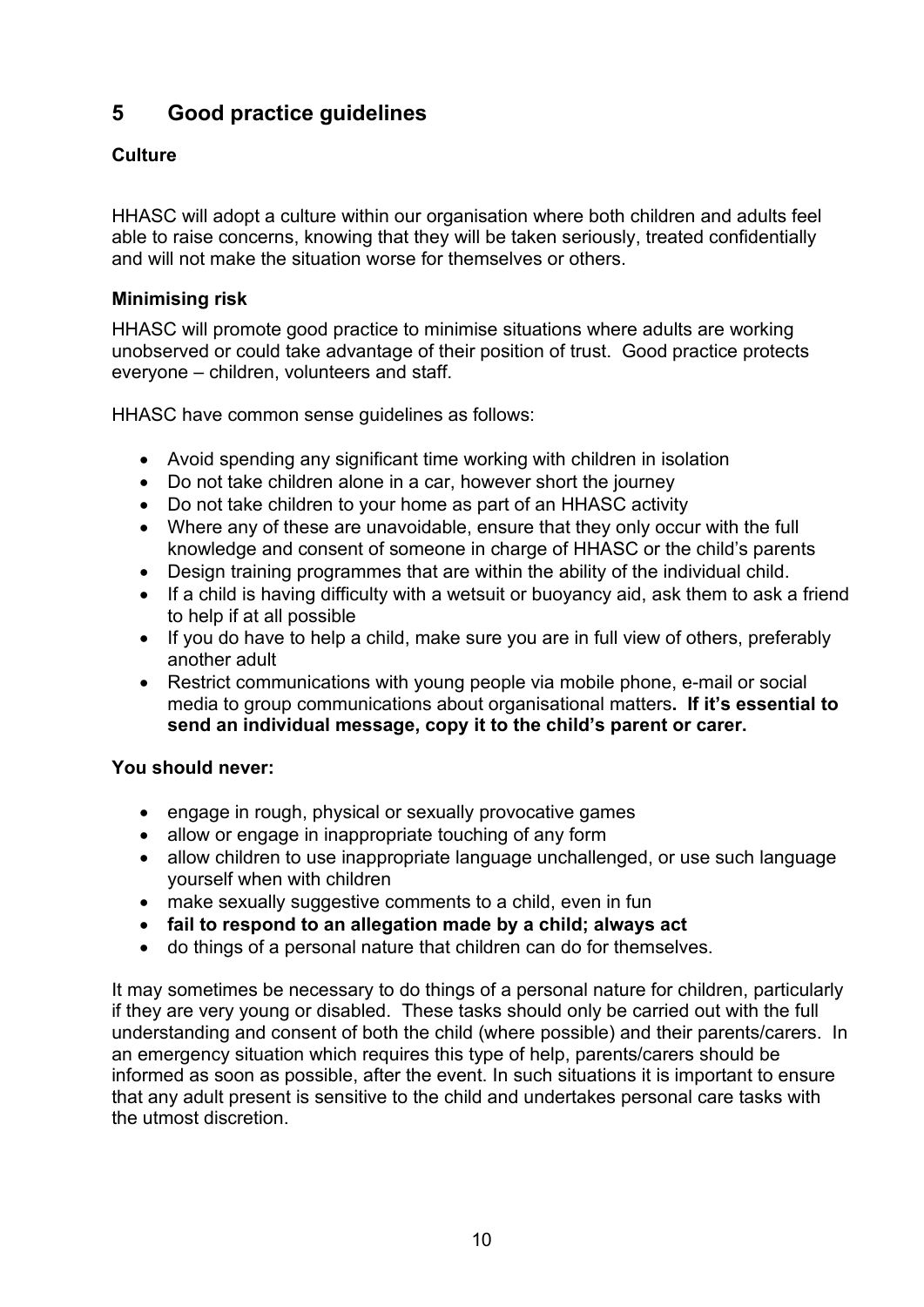# **Additional vulnerability**

Some children may be more vulnerable to abuse or find it more difficult to express their concerns. For example:

- a disabled child who relies on a carer to help them get changed may worry that they won't be able to sail any more if they report the carer
- a deaf child may not be able to express themselves or speak confidentially if they need an interpreter
- a child who has experienced racism may find it difficult to trust an adult from a different ethnic background
- children with low self-esteem or mental health problems can be more vulnerable to bullying or abuse, as can gay, lesbian, bisexual or transgender young people, or any child who has a characteristic that marks them out in others' eyes as 'different'.

# **Grooming**

Grooming is when someone develops a relationship with a child over a period of time to gain their trust for the purposes of sexual abuse or exploitation. Children and young people can be groomed online or face-to-face, by a stranger or by someone they know for example a family member, friend or professional. For more information on possible signs of grooming, see https://www.nspcc.org.uk/preventing-abuse/child-abuse-andneglect/grooming/ Sometimes the perpetrator grooms the entire family, building a relationship with the child's parents/carers so that they are allowed more access to the child than would normally be the case.

Similar behaviour could be used to radicalise young people and recruit them to a religious or political cause. This is unlikely to happen in a sailing club setting, but under the government's 'Prevent' strategy teachers and others working with young people are receiving training on recognising the warning signs.

# **Bullying**

If a child alleges bullying or shows signs of being bullied, this must be investigated. HHASC complies with the law on anti bulling procedures.

# **Managing challenging behaviour**

#### **HHASC adopts The RYA guidance in full.**

Guidance for instructors and coaches on handling young people who display challenging behaviour is available as a download from the RYA website www.rya.org.uk/go/safeguarding, under RYA Safeguarding and Child Protection Guidelines.

# **Responsibilities of staff and volunteers**

HHASC staff and volunteers are given clear roles and responsibilities, will be made aware of HHASC's safeguarding policy and procedures and are issued with guidelines on:

- following good practice as per HHASC procedures
- recognising signs of abuse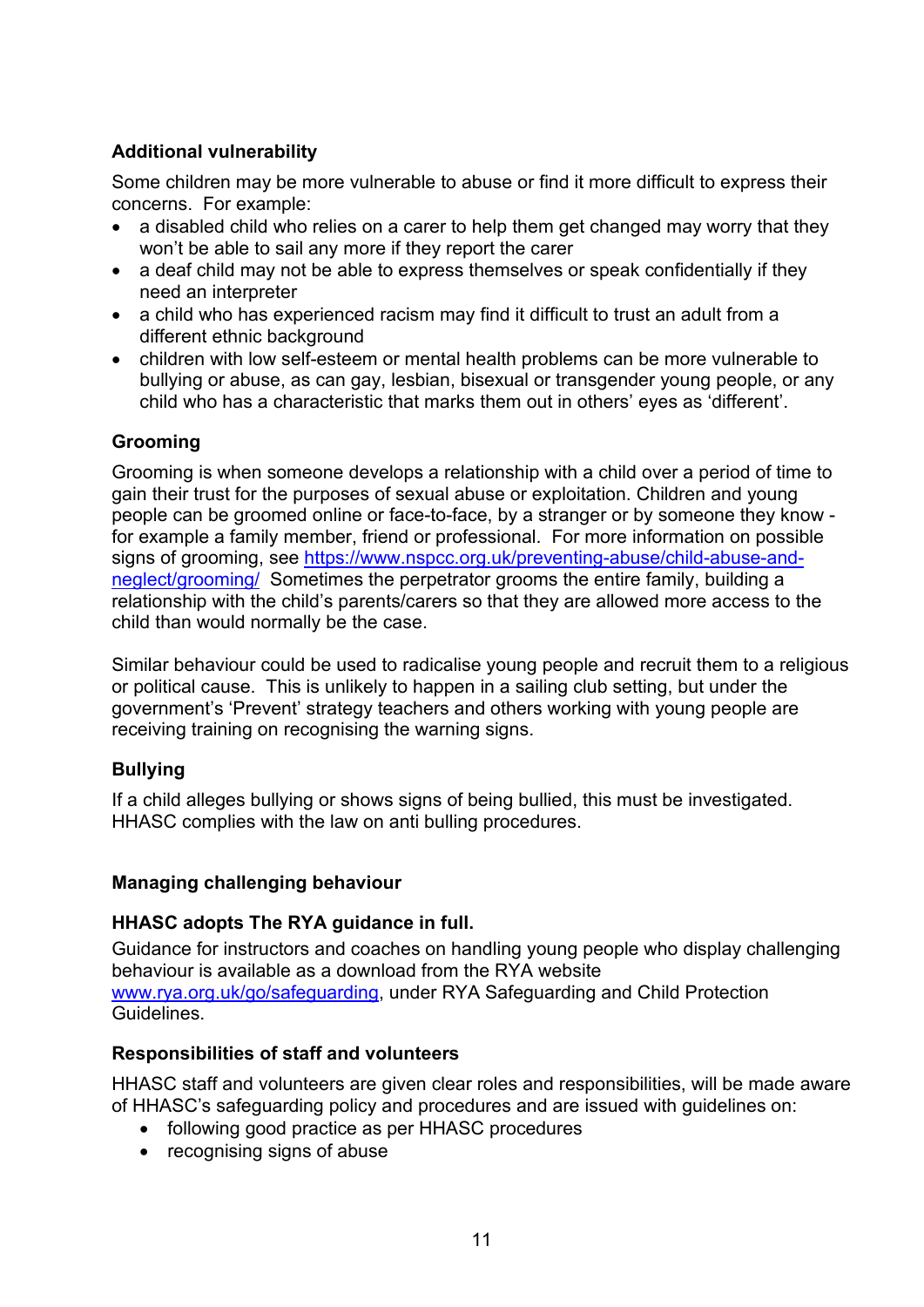#### **Parental responsibility and club liability**

Parents play an essential part in their children's participation, but occasionally their desire to see their child achieve success can put the child under too much pressure or give rise to friction between families or interference in coaching. HHASC will adopted a Code of Conduct, if relevant, that can be signed up to by everyone involved, whether they are participants, parents, staff or volunteers, so that everyone is aware of their responsibilities towards each other and appropriate action can be taken if anyone's behaviour fails to meet the expectations set out in the Code.

HHASC has a duty of care to their members, and particularly to young people who cannot take full responsibility for their own safety, parents must be responsible for their children's welfare and behaviour, or designate another adult to take that responsibility, outside formal club-organised activities.

When children are attending an organised training or coaching session or activity, the organisers have a duty of care for their safety and welfare at all times. If the club/class/centre requires a parent (or designated responsible adult) to be on site, it must be made clear at what point responsibility transfers from the instructor, coach or organiser to the parent.

HHASC adopts the RYA information on a Club's legal liability and duty of care, please go to the Clubs section on the RYA website and select Club Management, Health & Safety, Organising and Managing Events, or click on the link below. http://www.rya.org.uk/clubs/support/management/healthandsafety/Pages/organisingandm anagingevents.aspx

#### **Changing rooms and showers**

Shower areas will, where possible, be designed to allow both adults and children to shower and dress in reasonable privacy. As a minimum there will be separate male and female changing rooms and, if possible, unisex disabled changing.

It is preferable for adults to stay away from the changing rooms while there are children there. If this is unavoidable because adults are sailing at the same times, or the site is open to the public, it is better if one adult is not alone. Parents should be made aware that adult club members and/or members of the public may be in the changing rooms.

Bullying can be an issue in changing rooms and showers and this will be dealt with appropriately if this comes to one of our members attention.

If it is essential, in an emergency situation, for a male to enter a female changing area or vice versa, it is advised that they are accompanied by another adult of the opposite sex and the occupants of the changing room are asked to 'cover up'.

#### **First aid and medical treatment**

First aid, provided by an appropriately trained and qualified person, is part of HHASC normal duty of care. Obtain consent if medication or medical treatment is required in the absence of the parent/carer.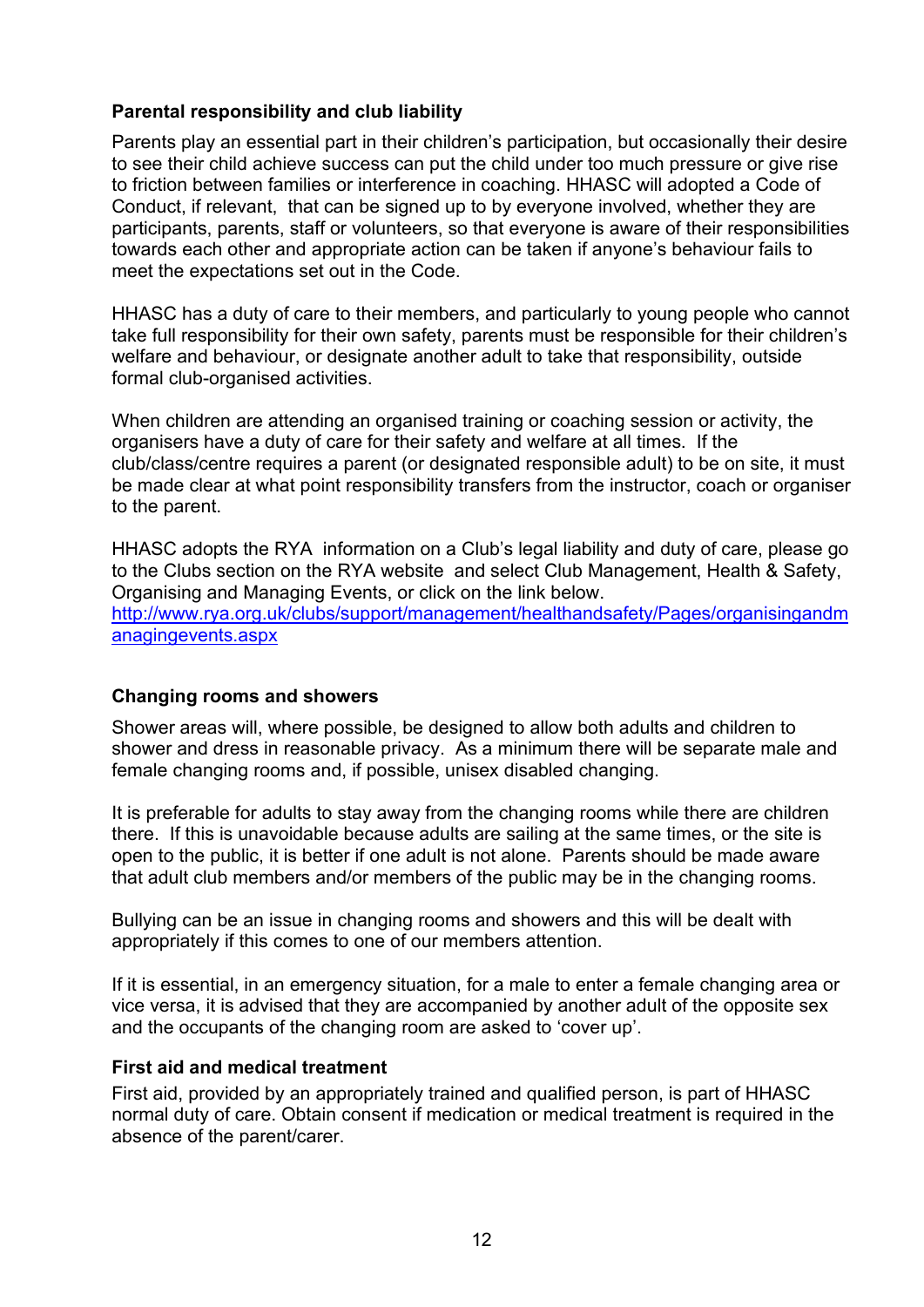# **Organising and hosting events**

It should be made clear to all young competitors and their parents that there is someone responsible for their welfare who can be contacted if they have any concerns. HHASC should be made aware of any person U18 years taking part in such event.

#### **Away events**

IF any member of HHASC is U18, it is essential that those accompanying that young person to the event or training camps, and the competitors themselves, have a clear understanding of their responsibilities and the conduct expected of them.

The RYA Racing Department has Sailor Supervision Guidelines and other detailed policies for the RYA junior and youth squad programmes. These are available on the RYA website, see Racing & Performance, Youth and Junior, Information, Policy Guidance, or click on www.rya.org.uk/racing/youthjunior/information/Pages/Policies.aspx They may be a useful reference for events organised by bodies other than the RYA but should not be taken as prescriptive.

#### **Communication and Images**

The world of the internet, social media and apps is constantly and rapidly evolving and it is hard to keep up to date, but it is important for parents and for anyone working with young people to develop some understanding of how they use technology, the risks involved and how to keep them safe. Suggested sources of information, mainly intended for parents but useful for anyone, are:

www.nspcc.org.uk/shareaware www.net-aware.org.uk www.internetmatters.org www.getsafeonline.org

#### **Parents**

Organisations are responsible for the content published on their sites, but parents must accept responsibility for their children's access to and use of computers, tablets and smartphones. See the links above for guidance.

#### **Advice for Coaches and Instructors**

When working with children and young people you are advised to:

- where possible have a business phone and a personal phone
- only contact sailors on your business phone (or using your organisation's text system)
- avoid using over-familiar language and try to copy in the child's parent/carer
- only communicate regarding organisational matters, not for social or personal contact.

When using social media, it is recommended that you:

- have a personal and a professional page for your social media
- do not allow young sailors to follow or be friends with your personal account
- set your privacy settings as high as possible on your personal account
- challenge the way that young sailors post or comment to you or others on social media if it is inappropriate
- educate young sailors about the boundaries between them and their Coach or **Instructor**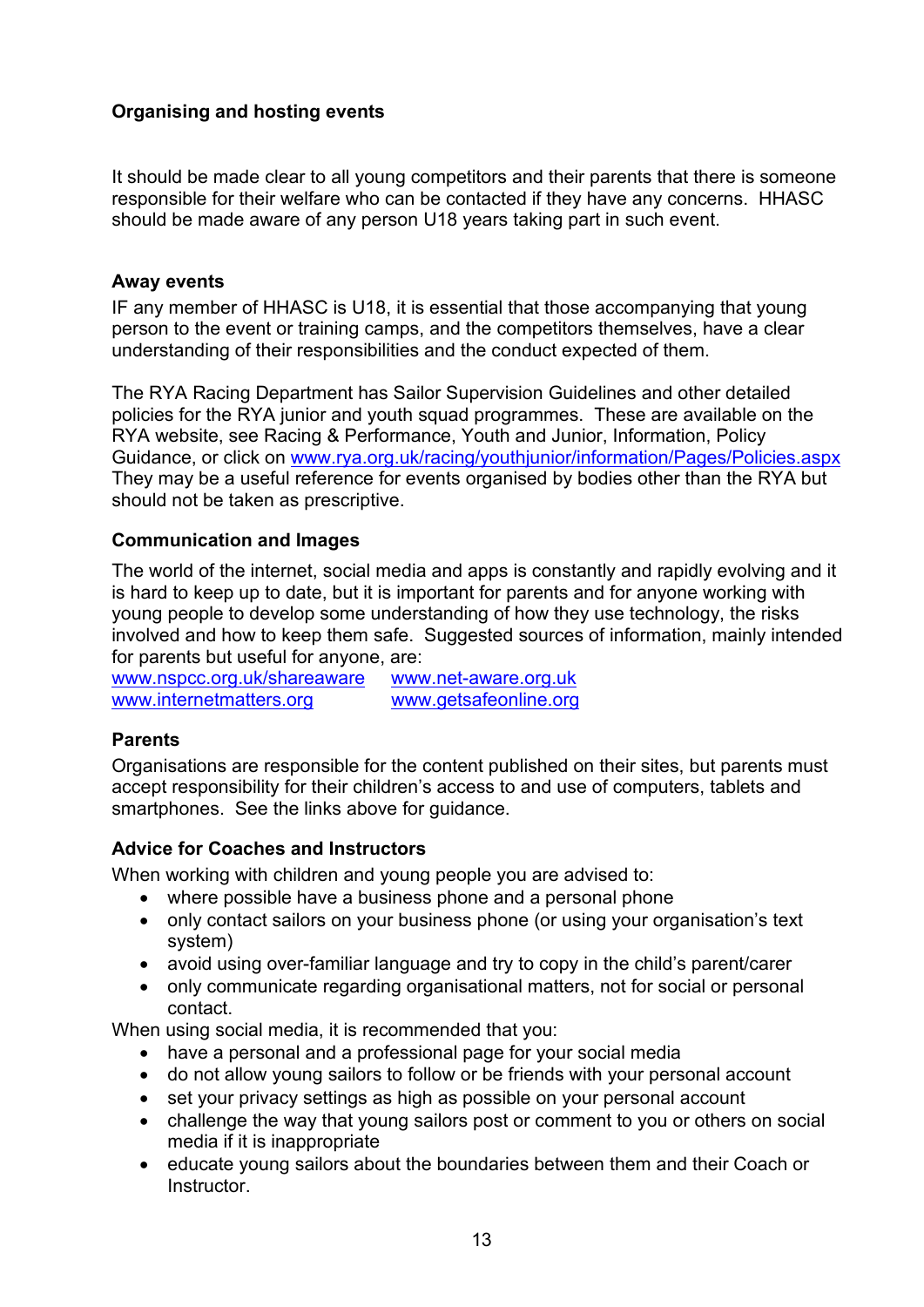Coaches on the RYA's Youth and Junior squad programmes are expected to comply with the RYA Youth Racing Communications Policy.

# **Children and young people**

Children and young people use modern technology as a matter of course, but they don't always understand the risks involved and their parents are not always fully aware of their children's risky behaviour. Online communication and texting can often be used as a means of bullying. 'Cyberbullying' will be treated in the same way as any other form of bullying. If someone is made aware of a bulling issue, this should be reported to the Welfare officer for the club, as soon as possible.

www.thinkuknow.co.uk and www.childline.org.uk provide guidance and support for children and young people in different age groups, as well as for parents and carers, on matters such as online bullying, sharing images and 'sexting'.

# **Photography, images and video**

#### **Before taking photos or video, written consent will be obtained from the child's parents/carers for their images to be taken and used**

- Any photographer, or member of the press or media attending a HHASC event should wear identification at all times, and should be fully briefed in advance on the clubs expectations regarding his/her behaviour and the issues covered by these guidelines.
- HHASC will not allow a photographer to have unsupervised access to young people at the event or to arrange photo sessions outside the event.
- Consent will also be obtained for the use of video as a coaching aid. **Any other use by a coach will be regarded as a breach of the RYA's Code of Conduct**.
- Care will be taken in the storage of and access to images of all our members, but by law for U18 years.
- HHASC will ensure that the young people pictured are suitably dressed, to reduce the risk of inappropriate use.
- any concerns about inappropriate or intrusive photography, or about the inappropriate use of images, should be reported to the organisation's child protection/welfare officer and treated in the same way as any other child protection concern. **Parents and spectators should be prepared to identify themselves if requested and state their purpose for photography/filming.**   $\bullet$

**HHASC does not allow the use of cameras or smart phones/tablets in changing areas,at any time, and will not be permitted in any circumstances. Such use by any peorson should be regarded as a form of bullying, and reported immediately to the senior member of staff. HHASC would encourage their members not to take such device into the changing areas, for their own protection. If there is any reason for a member to have any device with them to use, it would be good practice to let the senior member of staff aware, and discuss the reason.**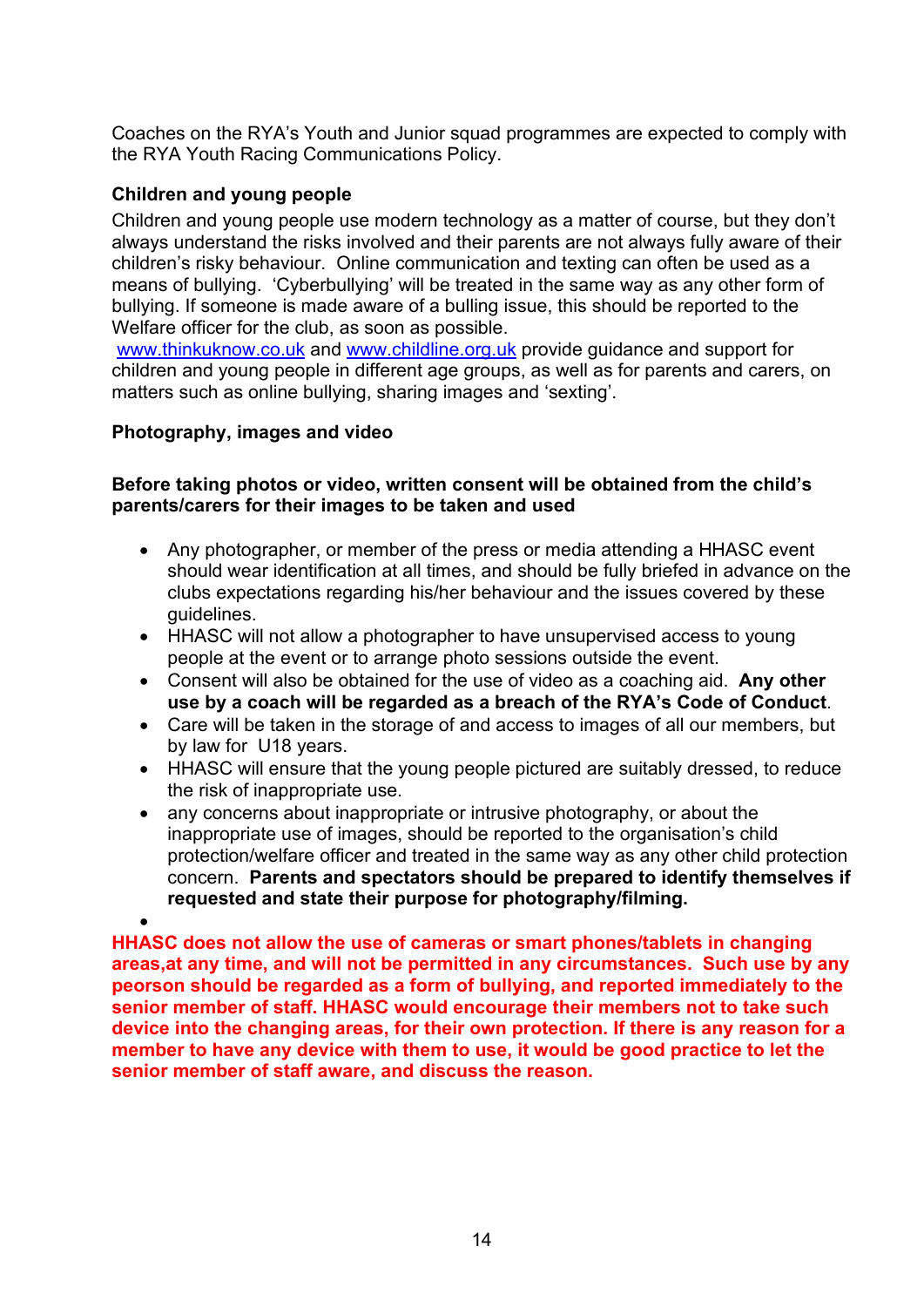# **6 Handling concerns, reports or allegations**

#### **This section is primarily for HHASC designated Welfare Officer, but everyone should be aware of the procedures to follow if there are concerns, and please refer to HHASC flow charts.**

A complaint, concern or allegation may come from a number of sources: the child, their parents, someone else within your organisation. It may involve the behaviour of one of your volunteers or employees, or something that has happened to the child outside the club or centre, perhaps at home or at school. Children may confide in adults they trust, in a place where they feel at ease.

An allegation may range from mild verbal bullying to physical or sexual abuse. If you are concerned that a child may be being abused, **it is NOT your responsibility to investigate further BUT it is your responsibility to act on your concerns and report them to the appropriate statutory authorities.**

#### **Handling an allegation from a child**

**Always:**

- $\bullet$  stay calm ensure that the child is safe and feels safe
- show and tell the child that you are taking what he/she says seriously
- reassure the child and stress that he/she is not to blame
- be careful about physical contact, it may not be what the child wants
- be honest, explain that you will have to tell someone else to help stop the alleged abuse, but only the people who need to know, will be told.
- make a record of what the child has said as soon as possible after the event, using the child's own words, and dates and time.
- Record your contact details if you are not at the centre, and any witnesses to the disclosue or event.
- Follow HHASC child protection procedures.

#### **Never:**

- rush into actions that may be inappropriate.
- make promises you cannot keep (eg. you won't tell anyone)
- ask leading questions (see 'Recording and handling information' below)
- Don't take sole responsibility consult someone else (ideally the designated Child Protection/Welfare Officer or the person in charge or someone you can trust) so that you can begin to protect the child and gain support for yourself.

You may be upset about what the child has said or you may worry about the consequences of your actions. Sometimes people worry about children being removed from their families as a result of abuse, but in reality this rarely happens. However, one thing is certain – you cannot ignore it.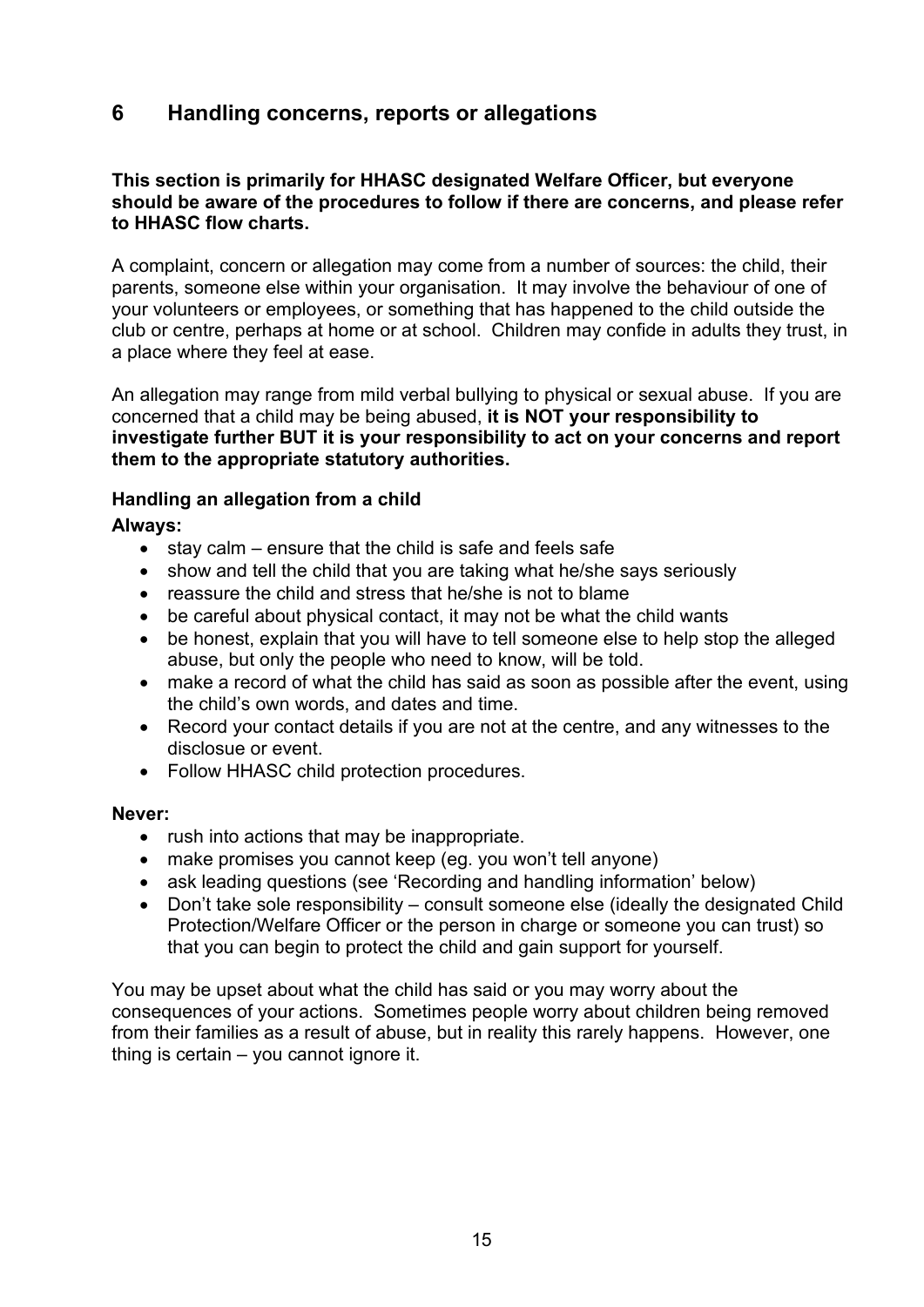# **Recording and handling information**

If you suspect that a child may have been the subject of any form of physical, emotional or sexual abuse or neglect, the allegation must be referred as soon as possible to Children's Social Care or the Police who have trained experts to handle such cases. **Do not start asking leading questions which may jeopardise any formal investigation.** 

A leading question is where you suggest an answer or provide options that only need a 'yes' or 'no' answer, instead of allowing the child to explain things in their own words. An example would be asking 'did X hit you?' instead of 'how did you get that bruise?'. Use open questions such as 'what happened next?'. Only ask questions to confirm that you need to refer the matter to someone else. Listen to and keep a record of anything the child tells you or that you have observed and pass the information on to the statutory authorities recorded on HHASC flow charts.

**All information will be treated as confidential and will only be shared with those who need to know**. If the allegation or suspicion concerns someone within your club or centre, only the child's parents/carers, the person in charge of the organisation (unless they are the subject of the allegation), the relevant authorities and the RYA Safeguarding and Equality Manager should be informed. The RYA will be informed by HHASC Welfare officer, unless urgent. If the alleged abuse took place outside the club or centre, the Police or Children's Social Care will decide who else needs to be informed, including the child's parents/carers. It should not be discussed by anyone within the organisation other than the person who received or initiated the allegation and, if different, the person in charge.

Confidential information will be processed, stored and destroyed in accordance with HHASC's Data Privacy Policy and Data Protection legislation.

# **Procedures**

It is essential to have clear and agreed procedures to follow. These include:

- procedures to be followed by anyone concerned about a child's welfare, either outside the sport or within your organisation. Please refer to HHASC flow charts.
- a disciplinary procedure (which may be included in a staff handbook or contract, depending on the nature of the organisation) setting out the process to be followed if an allegation or complaint is made about an employee
- a procedure for handling a complaint about a member. Please refer to HHASC flow chart.

The RYA's information sheet on the Conduct of Members including a fair hearing can be accessed at http://www.rya.org.uk/club-zone/yourpeople/members/Pages/expulsion-of-members.aspx,.

# **Statutory Authorities**

If HHASC is contacted by the Police or Children's Services concerning information received or a complaint made by or about a member, volunteer or employee, the club will advise the RYA Safeguarding and Equality Manager as soon as possible for guidance and support. Co-operate fully with official requests for factual information, but do not express any personal opinions on the person's conduct.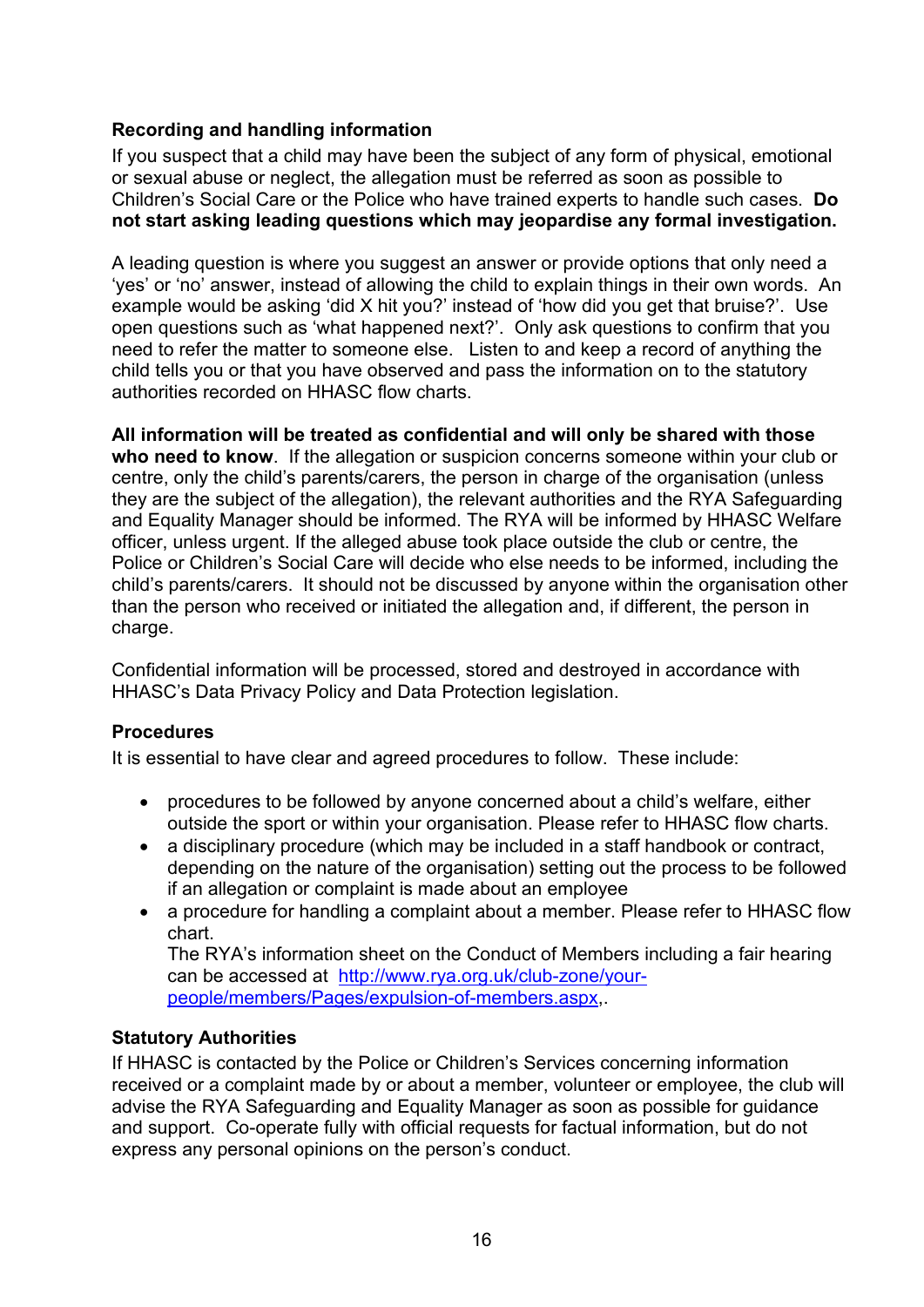#### **Handling the media**

If there is an incident at HHASC premises which attracts media interest, or if you are contacted by the media with an allegation concerning one of your members or employees, do not give any response until you have had an opportunity to check the facts and seek advice. You may wish to contact the RYA's Communications department on 023 8060 4215 for professional advice on handling the media.

#### **Insurance**

If there is a serious allegation involving harm caused to a child either at your premises or as a result of taking part in your activities, the person in charge should consider notifying your insurers in case there is a subsequent claim against the organisation.

#### **Historical allegation**

If someone raises a child protection concern relating to incidents that took place some time ago, with HHASC follow the same procedure as you would for a new concern, even if the person about whom the allegation is being made is no longer active within your organisation. If the concern appears to relate to a criminal offence, encourage the individual to contact the Police on 101.

## **Reference to the Disclosure and Barring Service or Disclosure Scotland**

The Disclosure and Barring Service (DBS) maintains the lists of people barred from working with children or with vulnerable adults in England and Wales and in Northern Ireland. Disclosure Scotland fulfils this function in Scotland. If your organisation permanently dismisses or removes someone from a role involving Regulated Activity/Work, or would have dismissed them if they had not resigned, because they have harmed a child or vulnerable adult or placed them at risk of harm, HHASC Welfare officer has a duty to refer them to the DBS or Disclosure Scotland, as appropriate. *It is a criminal offence not to make such a referral*.

#### **This Policy was reviewed and updated in April 2022.**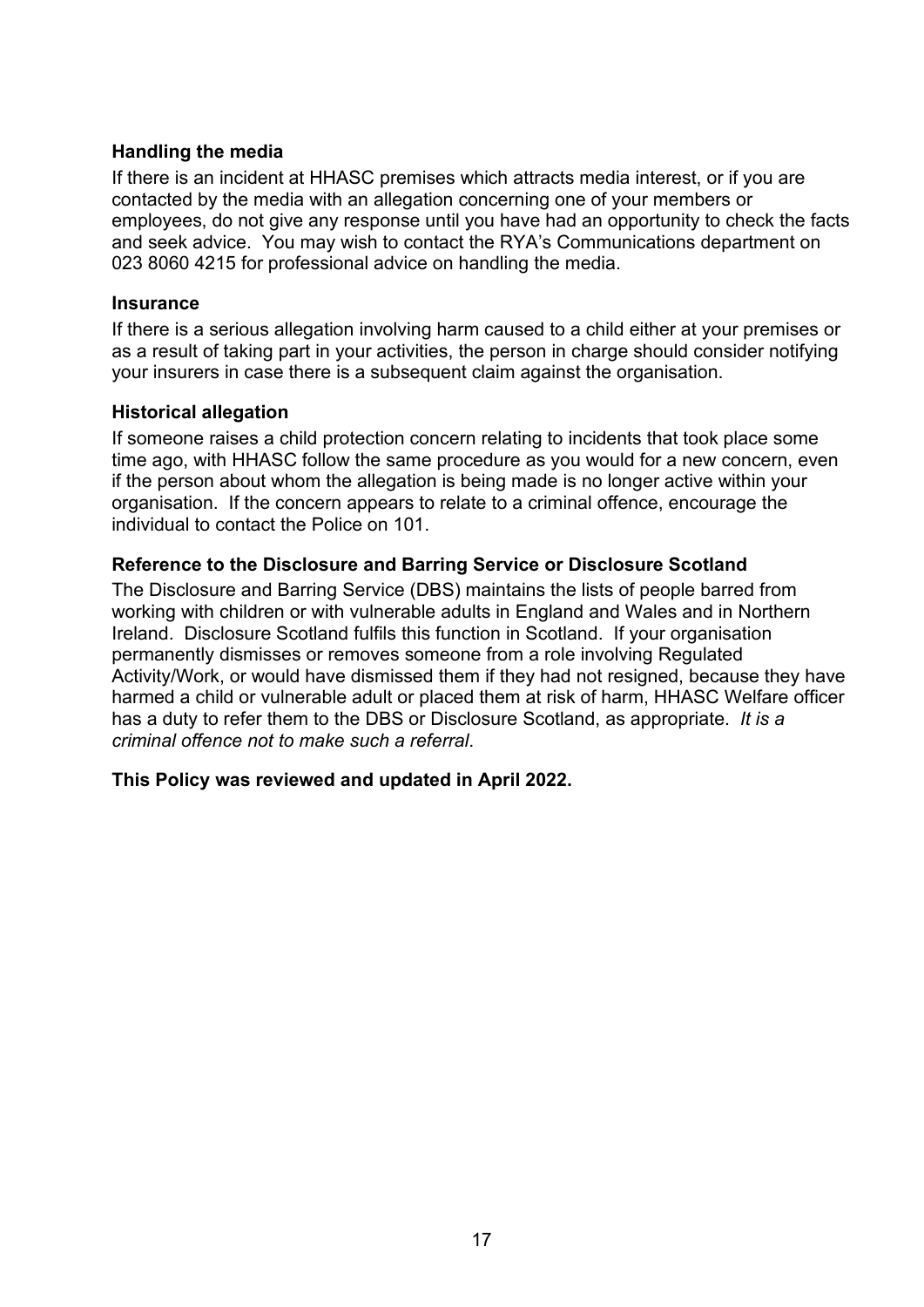# **Reporting Procedures**

If you are uncertain what to do at any stage, contact the RYA's Safeguarding and Equality Manager on 02380604297 and press 1 for safeguarding or the NSPCC free 24-hour helpline 0808 800 5000.

Details of Children's Social Care departments and emergency duty teams are listed on local authority websites and in local phone books. If you are unable to find the appropriate contact number, call the RYA's Safeguarding and Equality Manager or, if a child is at immediate risk, the Police.

Flowchart 1

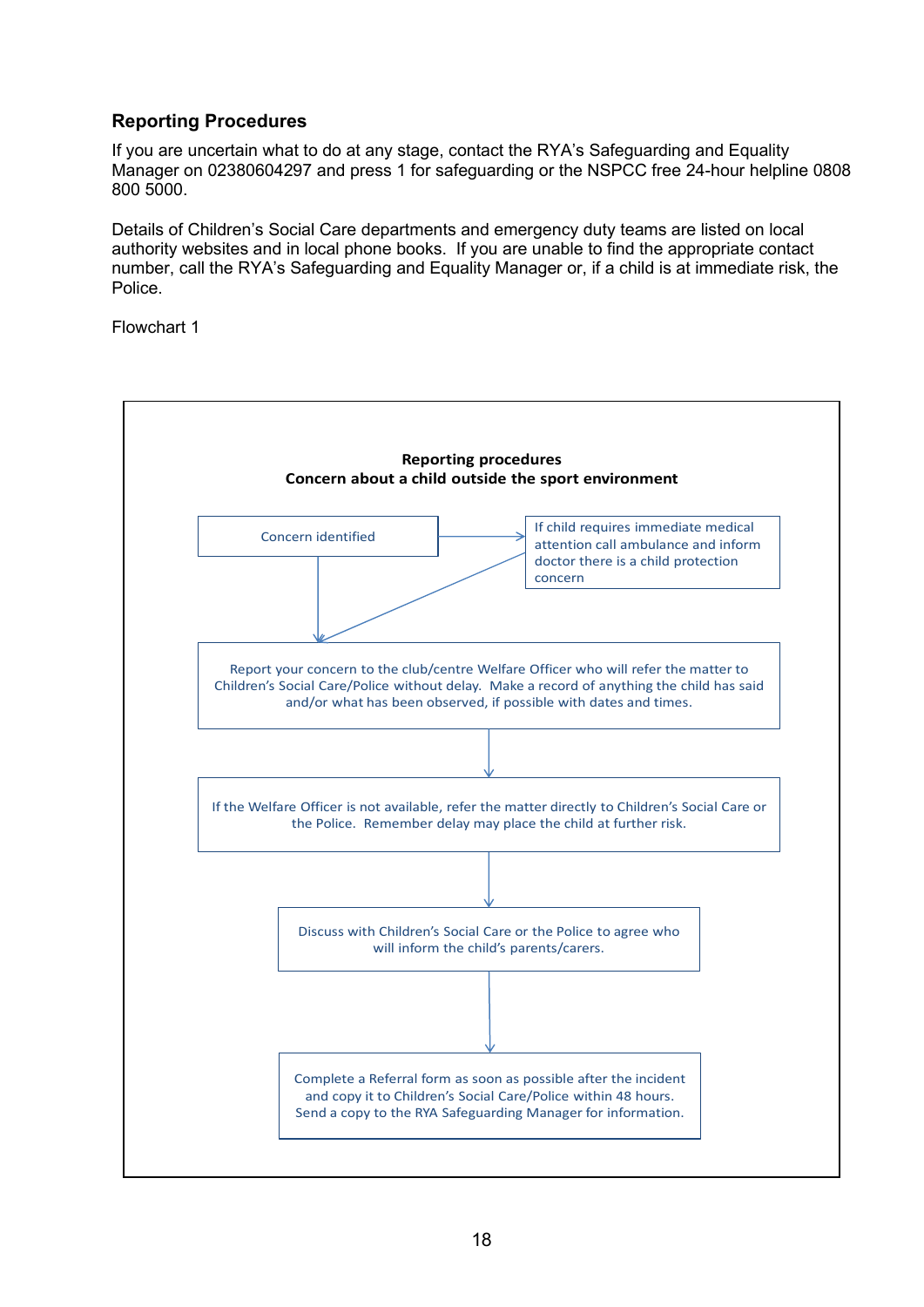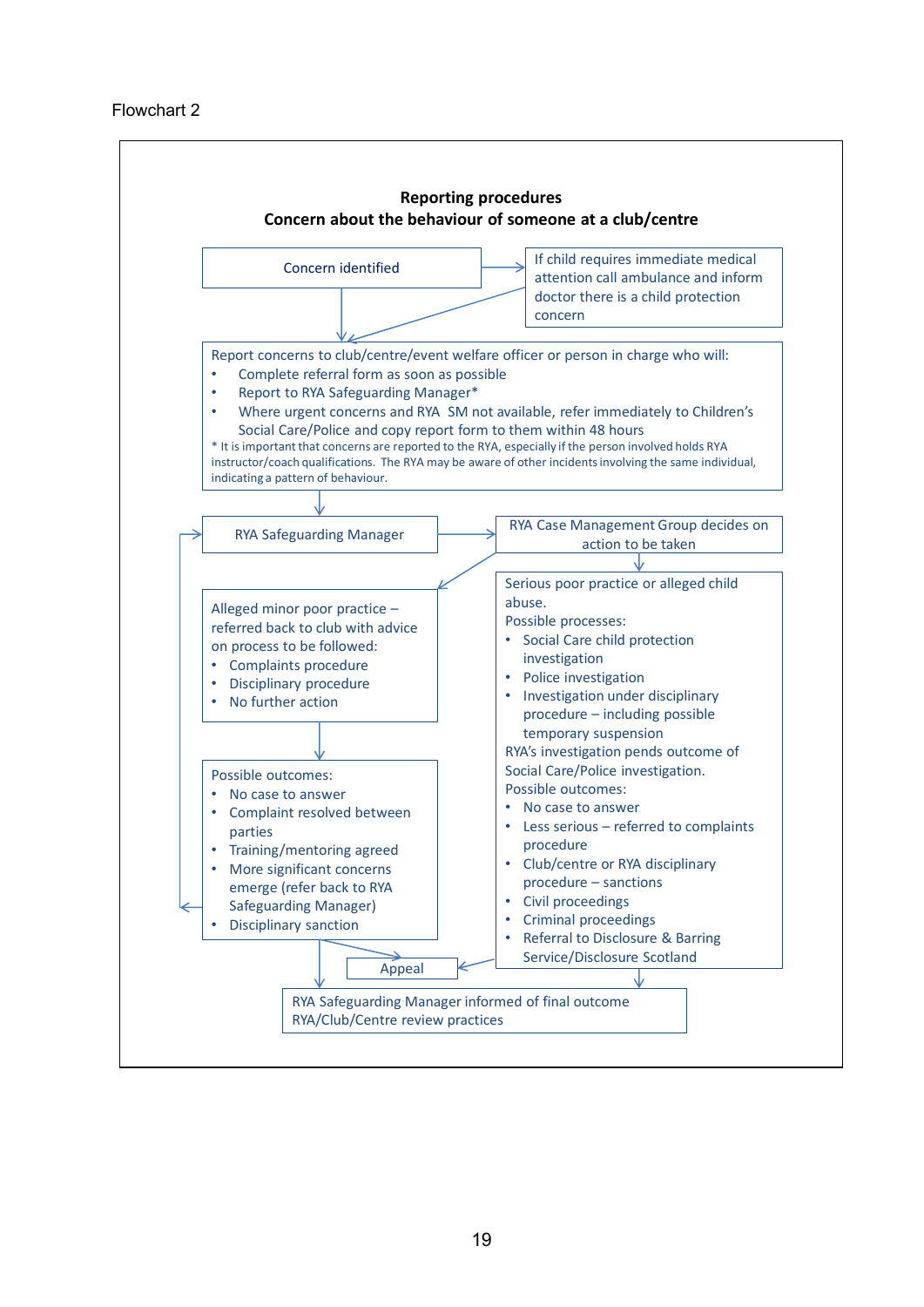# **Part 3 – Information**

# **7 Useful Contacts**

# **Royal Yachting Association**

Safeguarding and Equality Manager RYA House, Ensign Way Hamble Southampton SO31 4YA Tel: 02380604297 and press 1 for safeguarding E-mail: safeguarding@rya.org.uk Website: www.rya.org.uk/go/safeguarding

#### **Social Care Services**

Your local phone book or the website for your County Council or unitary local authority will list numbers for Adult Services, generally with separate numbers for Adult Social Care and for the Emergency Duty Team (out of hours service).

#### **Ann Craft Trust**

The Ann Craft Trust (ACT) supports organisations in the statutory, independent and voluntary sectors across the UK to protect disabled children and adults at risk. 'Safeguarding Adults in Sport and Physical Activity' is a programme supported by Sport England to help sports organisations to develop best practice in safeguarding adults at risk. They provide a range of resources and training. Tel: 0115 951 5400

Website: http://www.anncrafttrust.org/safeguarding-adults-sport-activity/

The following is a small selection of charities that support people with different needs and disabilities. A more comprehensive list can be found in the Resource Pack on the Ann Craft Trust website.

#### **Action on Elder Abuse helpline**

Tel: 0808 808 8141 Website: www.elderabuse.org.uk

**Dementia UK** Tel: 0800 888 6678 Website: www.dementiauk.org

**Mencap Direct**  Tel: 0808 808 1111 E-mail: help@mencap.org.uk Website: www.mencap.org.uk

# **MIND – mental health charity**

Tel: 0300 123 3393 Text: 86463 E-mail: info@mind.org.uk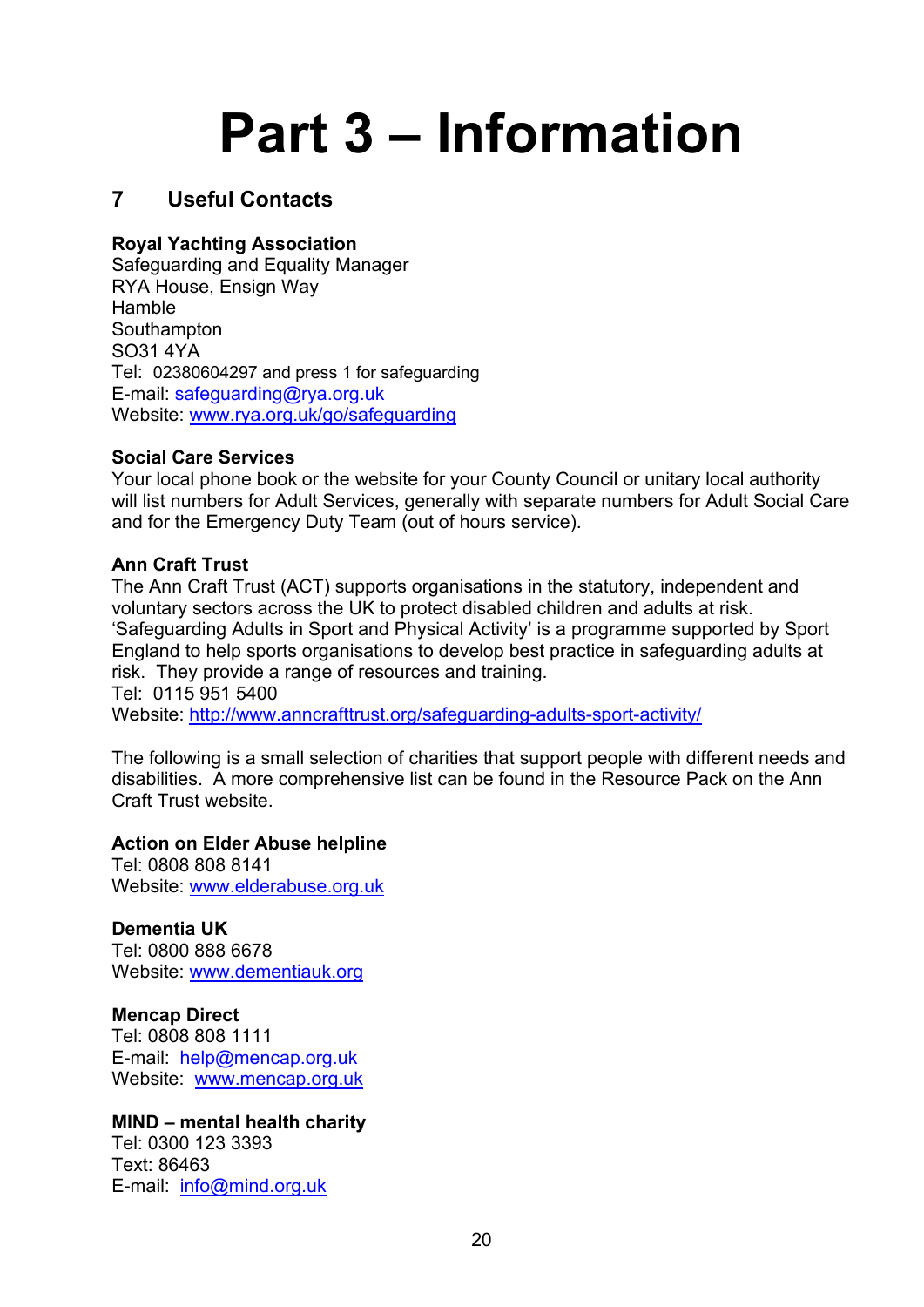Website: www.mind.org.uk

**National Autistic Society**  Tel: 0808 800 4104 Website: www.autism.org.uk

**SCOPE – disability equality charity (England and Wales)** Tel: 0808 800 3333 E-mail: helpline@scope.org.uk Website: www.scope.org.uk

**Victim Support** Tel: 0808 168 9111 www.victimsupport.org.uk

**Disclosure and Barring Service (DBS) – RYA is Registered Body** Website: https://www.gov.uk/government/organisations/disclosure-and-barring-service

**UK Coaching**  Provide training on coaching people with disabilities Website: www.ukcoaching.org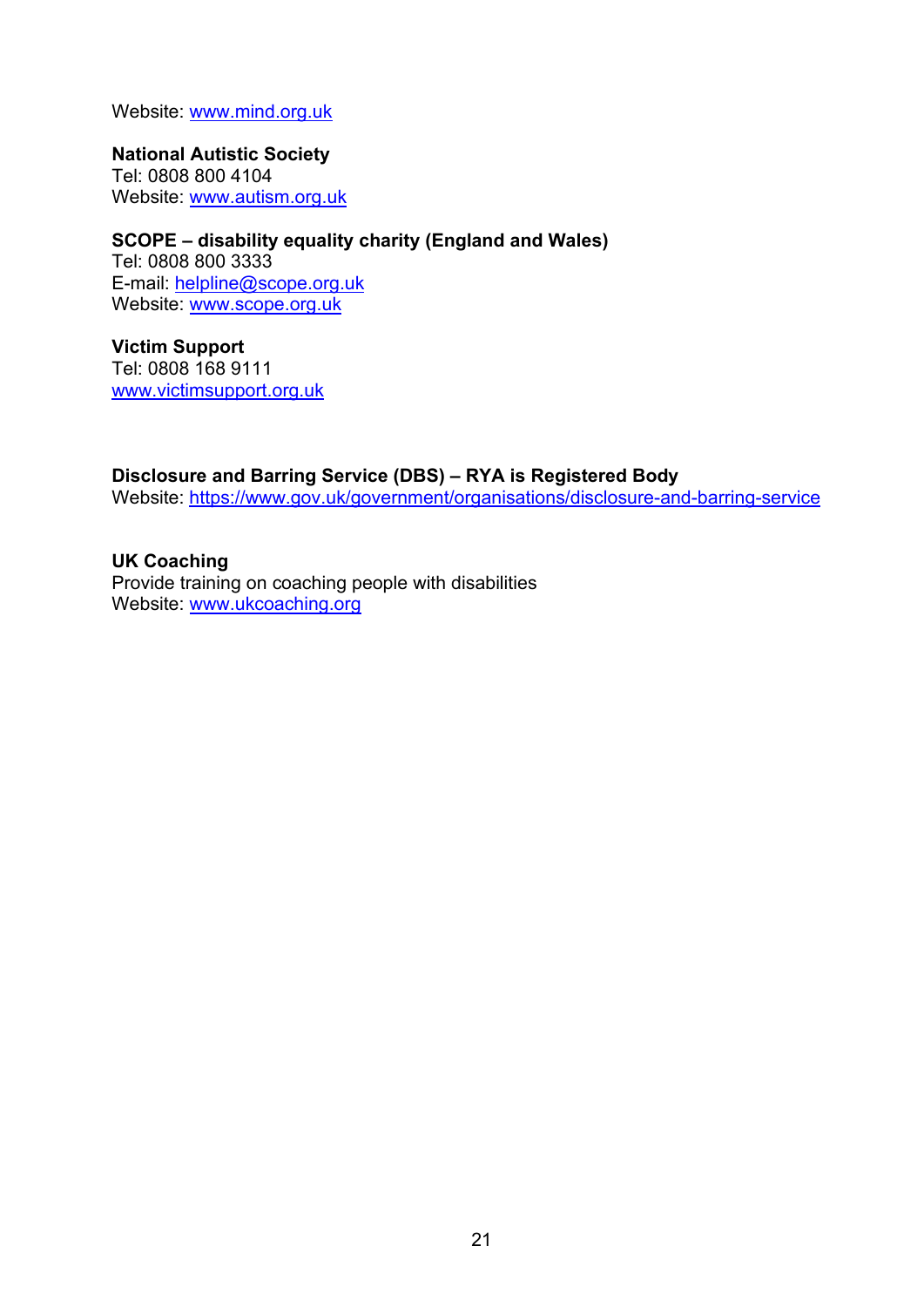# **Appendix A – What is abuse?**

(Based on the statutory guidance supporting the implementation of the Care Act 2014)

Abuse is a violation of an individual's human and civil rights by another person or persons.

Adults at risk may be abused by a wide range of people including family members, professional staff, care workers, volunteers, other service users, neighbours, friends, and individuals who deliberately exploit vulnerable people. Abuse may occur when an adult at risk lives alone or with a relative, within nursing, residential or day care settings, hospitals and other places assumed to be safe, or in public places.

The following is not intended to be an exhaustive list of types of abuse or exploitation but an illustrative guide as to the sort of behaviour which could give rise to a safeguarding concern:

**Physical abuse** - including assault, hitting, slapping, pushing, misuse of medication, restraint, or inappropriate physical sanctions.

**Domestic violence** – including psychological, physical, sexual, financial, emotional abuse; so called 'honour' based violence. This won't happen at a club/centre, but there could be concerns about a participant's home situation.

**Sexual abuse** - including rape, indecent exposure, sexual harassment, inappropriate looking or touching, sexual teasing or innuendo, sexual photography, subjections to pornography or witnessing sexual acts, indecent exposure and sexual assault or sexual acts to which the adult has not consented or was pressured into consenting.

**Psychological abuse** - including emotional abuse, threats of harm or abandonment, deprivation of contact, humiliation, blaming, controlling, intimidation, coercion, harassment, verbal abuse, isolation or unreasonable and unjustified withdrawal from services or supportive networks. In a club context this might include excluding a member from social activities.

**Financial or material abuse** - including theft, fraud, internet scamming, coercion in relation to an adult's financial affairs or arrangements, including in connection with wills, property, inheritance or financial transactions, or the misuse or misappropriation of property, possessions or benefits. People with learning disabilities or dementia are particularly vulnerable to this type of abuse. An example might be encouraging someone to book and pay for training courses that are inappropriate for their level of ability, or to purchase sailing clothing or equipment they don't need.

**Discriminatory abuse** - including forms of harassment, slurs or similar treatment; because of race, gender and gender identity, age, disability, sexual orientation or religion.

**Neglect and acts of omission** - including ignoring medical, emotional or physical care needs, failure to provide access to appropriate health, care and support or educational services, the withholding of the necessities of life, such as medication, adequate nutrition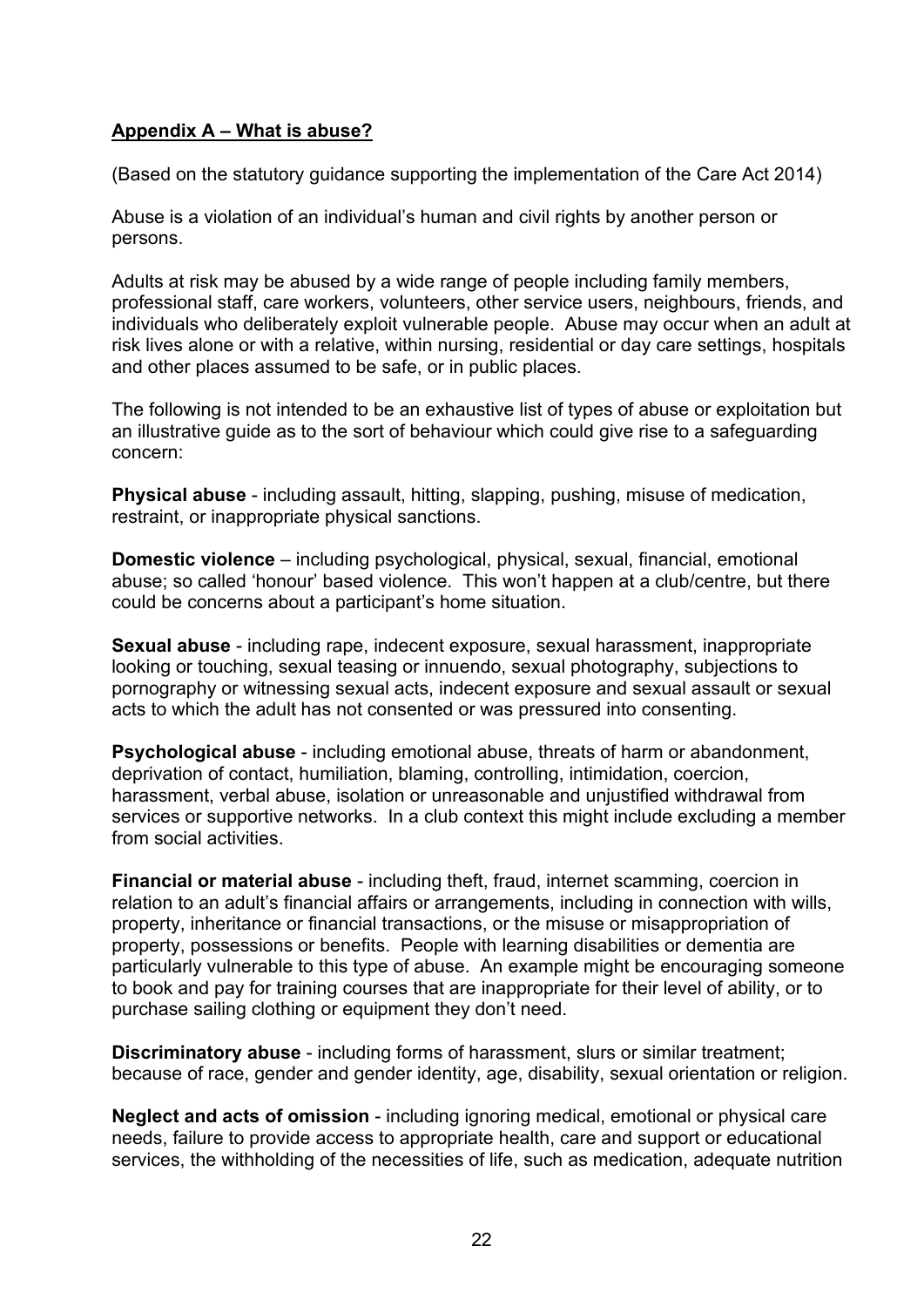and heating; or in a water sports context, failing to ensure that the person is adequately protected from the cold or sun or properly hydrated while on the water.

**Self-neglect** – this covers a wide range of behaviour neglecting to care for one's personal hygiene, health or surroundings and includes behaviour such as hoarding. Selfneglect might indicate that the person is not receiving adequate support or care, or could be an indication of a mental health issue such as depression.

**Organisational abuse** – including neglect and poor care practice within an institution or specific care setting such as a hospital or care home, for example, or in relation to care provided in one's own home. This may range from one-off incidents to on-going illtreatment. It can be through neglect or poor professional practice as a result of the structure, policies, processes and practices within an organisation.

**Modern slavery** – encompasses slavery, human trafficking, forced labour and domestic servitude. Traffickers and slave masters use whatever means they have at their disposal to coerce, deceive and force individuals into a life of abuse, servitude and inhumane treatment.

Not included in the Care Act 2014 but also relevant:

**Bullying** (including 'cyber bullying' by text, e-mail, social media etc) - may be seen as deliberately hurtful behaviour, usually repeated or sustained over a period of time, where it is difficult for those being bullied to defend themselves. The bully may be another vulnerable person. Although anyone can be the target of bullying, victims are typically shy, sensitive and perhaps anxious or insecure. Sometimes they are singled out for physical reasons – being overweight, physically small, having a disability - or for belonging to a different race, faith or culture.

**Mate Crime** – a 'mate crime' as defined by the Safety Net Project is 'when vulnerable people are befriended by members of the community who go on to exploit and take advantage of them. It may not be an illegal act but still has a negative effect on the individual'. Mate Crime is carried out by someone the adult knows. There have been a number of serious cases relating to people with a learning disability who were seriously harmed by people who purported to be their friends.

**Radicalisation** - the aim of radicalisation is to inspire new recruits, embed extreme views and persuade vulnerable individuals to the legitimacy of a cause. This may be direct through a relationship, or through social media.

#### **Recognising abuse**

Patterns of abuse vary and include:

- Serial abusing in which the perpetrator seeks out and 'grooms' individuals. Sexual abuse sometimes falls into this pattern as do some forms of financial abuse
- Long-term abuse in the context of an ongoing family relationship such as domestic violence between spouses or generations or persistent psychological abuse; or
- Opportunistic abuse such as theft occurring because money or valuable items have been left lying around.

Signs and indicators that may suggest someone is being abused or neglected include: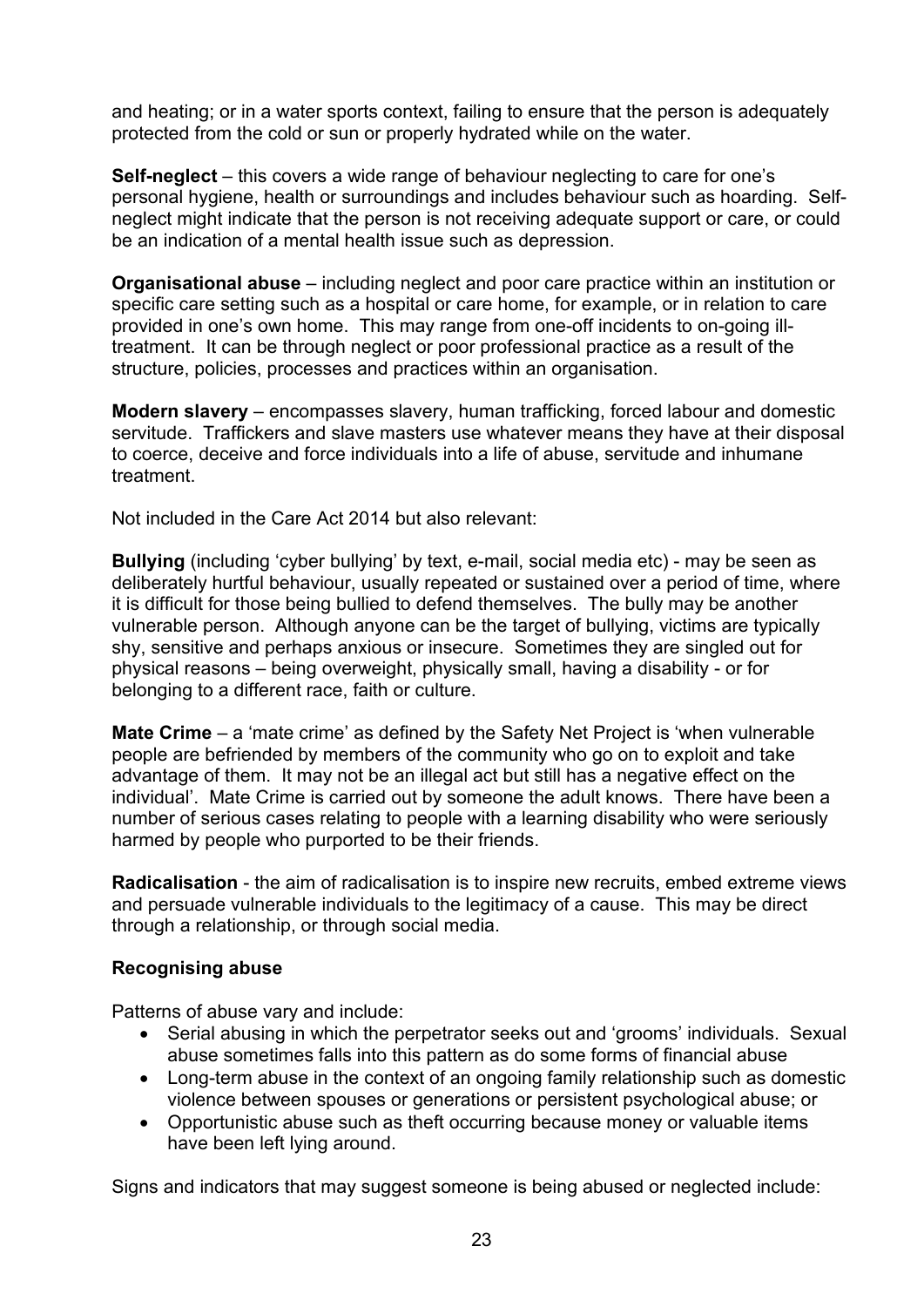- Unexplained bruises or injuries or lack of medical attention when an injury has occurred
- Someone losing or gaining weight, or an unkempt appearance
- A change in behaviour or confidence
- Self-harming
- A person's belongings or money go missing
- The person is not attending, or no longer enjoying, their sessions
- A person has a fear of a particular group or individual
- A disclosure someone tells you or another person that they are being abused.

#### **If you are concerned**

If there are concerns about abuse taking place in the person's home, talking to their carers might put them at greater risk. If you cannot talk to the carers, consult your organisation's designated Welfare Officer or the person in charge. It is this person's responsibility to make the decision to contact Adult Social Care Services. It is NOT their responsibility to decide if abuse is taking place, BUT it is their responsibility to act on your concerns.

Social care professionals involved in taking decisions about adults at risk must take all of the circumstances into account and act in the individual's best interests. You are not expected to be able to take such decisions.

The following six principles inform the way in which professionals and other staff in care and support services and other public services in England and Wales work with adults:

- **Empowerment** People being supported and encouraged to make their own decisions and informed consent
- **Prevention** It is better to take action before harm occurs
- **Proportionality** The least intrusive response appropriate to the risk presented
- **Protection** Support and representation for those in greatest need
- **Partnership** Local solutions through services working with their communities. Communities have a part to play in preventing, detecting and reporting neglect and abuse
- **Accountability** Accountability and transparency in delivering safeguarding.

Local authorities in England act in accordance with the principles set out in the guide 'Making Safeguarding Personal' 2014. Adult safeguarding should be person led and outcome focussed. The person should be engaged in a conversation about how best to respond to their safeguarding situation in a way that enhances involvement, choice and control, as well as improving quality of life, well-being and safety.

Some instances of abuse will constitute a criminal offence, for example assault, sexual assault and rape, fraud or other forms of financial exploitation and certain forms of discrimination. This type of abuse should be reported to the Police.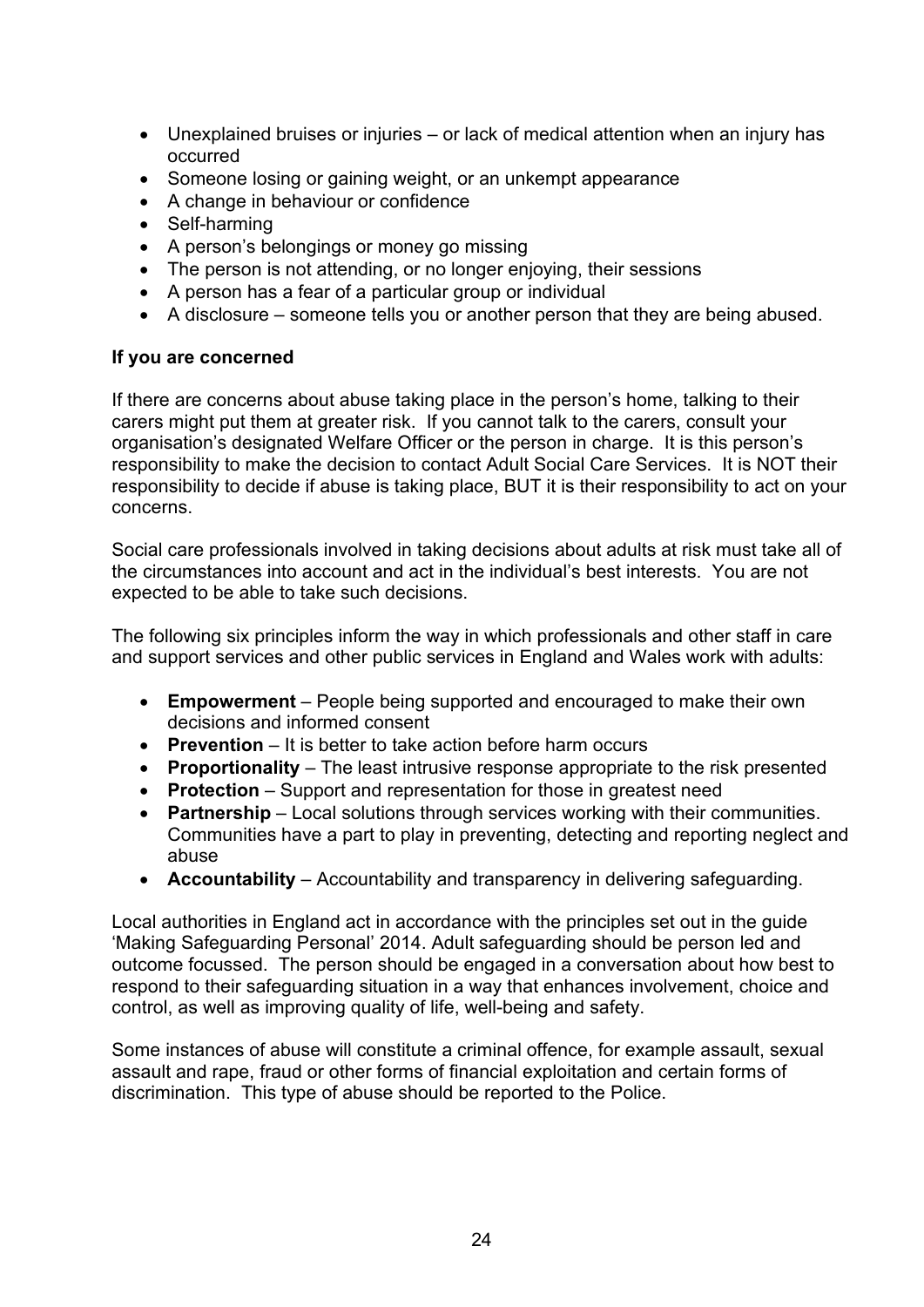# **Appendix B – RYA Instructor Code of Conduct**

# **RYA Instructor Code of Conduct for RYA Instructors, Coach Assessors, Trainers and Examiners**

This document outlines the code of conduct under which all holders of RYA instructor qualifications and RYA training appointments (hereafter referred to as instructors) are required to comply. The code of conduct is intended to make clear to all participants, instructors and RYA appointment holders the high standards to which all are expected to conform. Instructors must:

- If working with people under the age of 18, read and understand the Child Protection Policy as detailed on the RYA website at www.rya.org.uk
- Respect the rights, dignity and worth of every person and treat everyone equally within the context of their sport.
- Place the wellbeing and safety of the student above the development of performance or delivery of training.
- They should follow all guidelines laid down by the RYA with regards specific training or coaching programmes.
- Hold appropriate insurance cover either individually or through the training centre in which they are working.
- Not develop inappropriate working relationships with students (especially children). Relationships must be based on mutual trust and respect and not exert undue influence to obtain personal benefit or reward.
- Encourage and guide students to accept responsibility for their own behaviour and performance.
- Hold relevant up to date governing body qualifications as approved by the RYA.
- Ensure that the activities they direct or advocate are appropriate for the age, maturity, experience and ability of the individual.
- At the outset, clarify with students (and where appropriate their parents) exactly what is expected of them and what they are entitled to expect.
- Always promote the positive aspects of the sport (eg courtesy to other water users).
- Consistently display high standards of behaviour and appearance.
- Not do or neglect to do anything which may bring the RYA into disrepute.
- Act with integrity in all customer and business to business dealings pertaining to RYA training.
- Not teach or purport to provide RYA courses or RYA certification outside of the framework of an RYA recognised training centre
- Notify the RYA immediately of any court imposed sanction that precludes the instructor from contact with specific user groups (for example children and vulnerable adults).
- Not carry out RYA training, examining or coaching activities whilst under the influence of alcohol or drugs.

Failure to adhere to the RYA Instructor Code of Conduct may result in the suspension or withdrawal of RYA qualifications or appointments.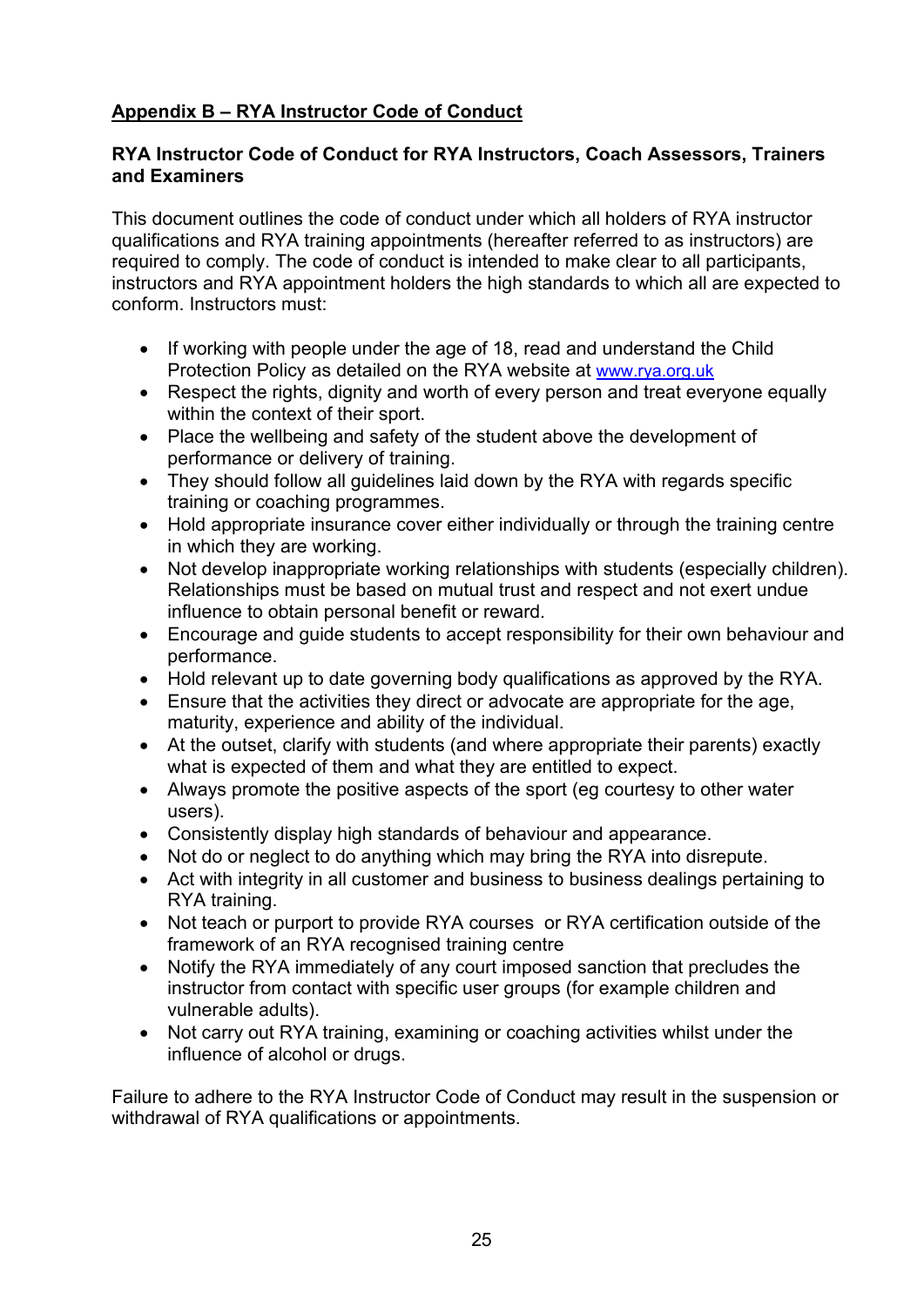# **Appendix C – RYA Coach Code of Ethics and Conduct**

# **Sports Coaching helps the development of individuals through improving their performance.**

## **This is achieved by:**

- 1. Identifying and meeting the needs of individuals.
- 2. Improving performance through a progressive programme of safe, guided practice, measured performance and/or competition.
- 3. Creating an environment in which individuals are motivated to maintain participation and improve performance.

# **Coaches should comply with the principles of good ethical practice listed below.**

- 1. All RYA Coaches working with sailors under the age of 18 must have read and understood the RYA Child Protection Policy as detailed on the RYA website at www.rya.org.uk/go/safeguarding . If you are unable to access the website please contact coachingdevelopment@rya.org.uk
- 2. Coaches must respect the rights, dignity and worth of every person and treat everyone equally within the context of their sport.
- 3. Coaches must place the well-being and safety of the sailor above the development of performance. They should follow all guidelines laid down by the RYA, follow Operating Procedures and hold appropriate insurance cover.
- 4. Coaches must develop an appropriate working relationship with sailors based on mutual trust and respect. Coaches must not exert undue influence to obtain personal benefit or reward. In particular they must not abuse their position of trust to establish or pursue a sexual relationship with a sailor aged under 18, or an inappropriate relationship with any sailor.
- 5. Coaches must encourage and guide sailors to accept responsibility for their own behaviour and performance.
- 6. Coaches must hold up to date and nationally recognised governing body coaching qualifications.
- 7. Coaches must ensure that the activities they direct or advocate are appropriate for the age, maturity, experience and ability of the individual.
- 8. Coaches must, at the outset, clarify with sailors (and where appropriate their parents) exactly what is expected of them and what sailors are entitled to expect from their coach. A contract may sometimes be appropriate.
- 9. Coaches must co-operate fully with other specialists (eg. other coaches, officials, sports scientists, doctors, physiotherapists) in the best interests of the sailor.
- 10. Coaches must always promote the positive aspects of their sport (eg. fair play) and never condone rule violations or the use of prohibited substances.
- 11. Coaches must consistently display high standards of behaviour and appearance.
- 12. Coaches must notify the RYA immediately of any court imposed sanction that precludes the coach from contact with a specific user group (eg. children and vulnerable adults).
- 13. Coaches must not carry out coaching activities whilst under the influence of alcohol or drugs, or when they have received medical advice not to continue activities that are connected with their coaching (eg. driving).
- 14. Coaches must not behave in a way which brings the sport into disrepute.